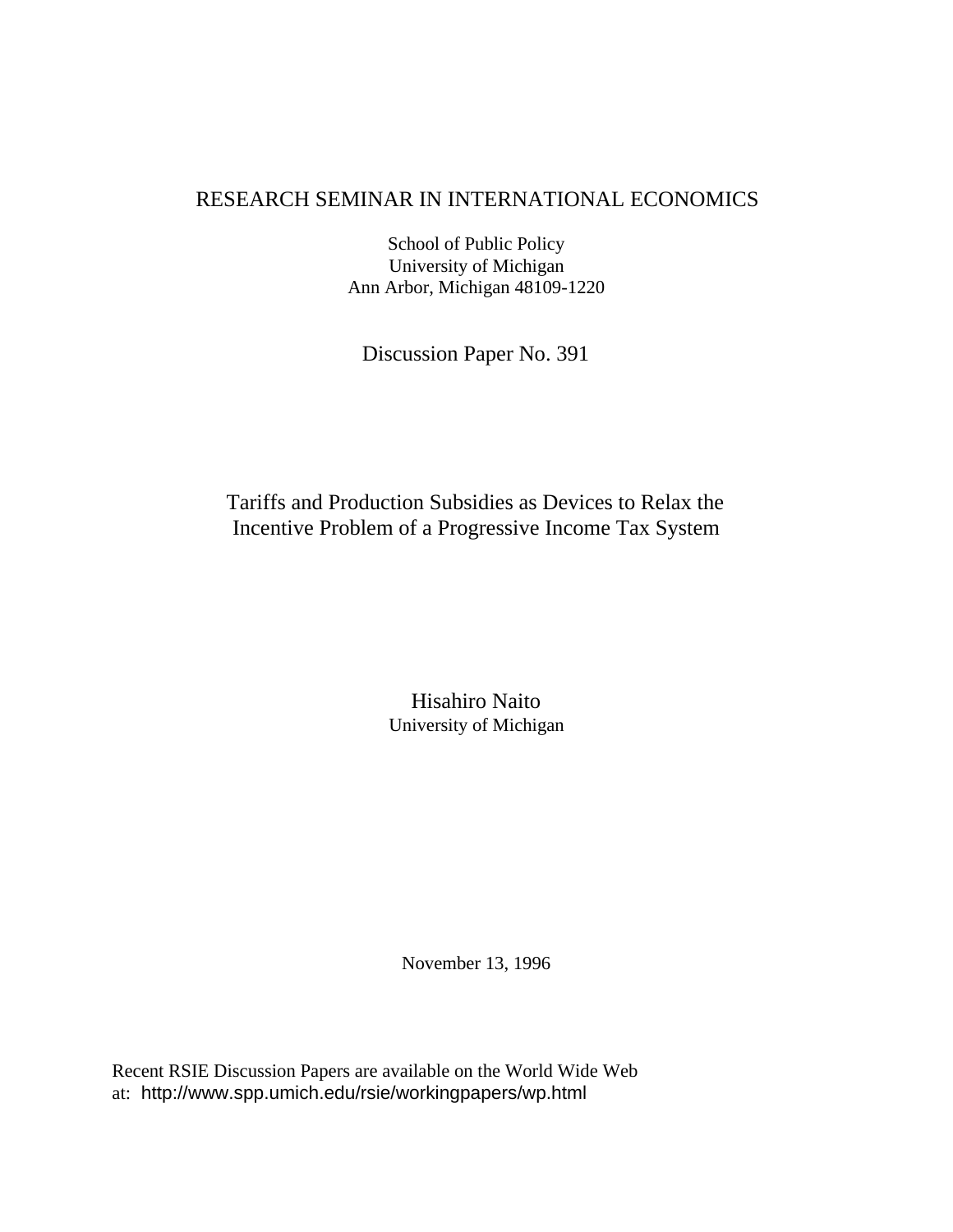# Tariffs and Production Subsidies as Devices to Relax the Incentive Problem of A Progressive Income Tax System

Hisahiro Naito Department of Economics The University of Michigan

November 13, 1996 ( First version April 14,1996 )

<sup>\*</sup>This paper is the revised version of my third year paper "Stolper-Samuelson Theorem under A Progressive Income Tax System: Tariff as a device to relax the incentive problem of the progressive income tax system." The author thanks Charles Brown, Yan Chen, Alan Deardorff, Roger Gordon, Michelle White for their comments on the earlier drafts. Especially, I am grateful to Miles Kimball and Joel Slemrod for detailed comments on previous drafts of this paper.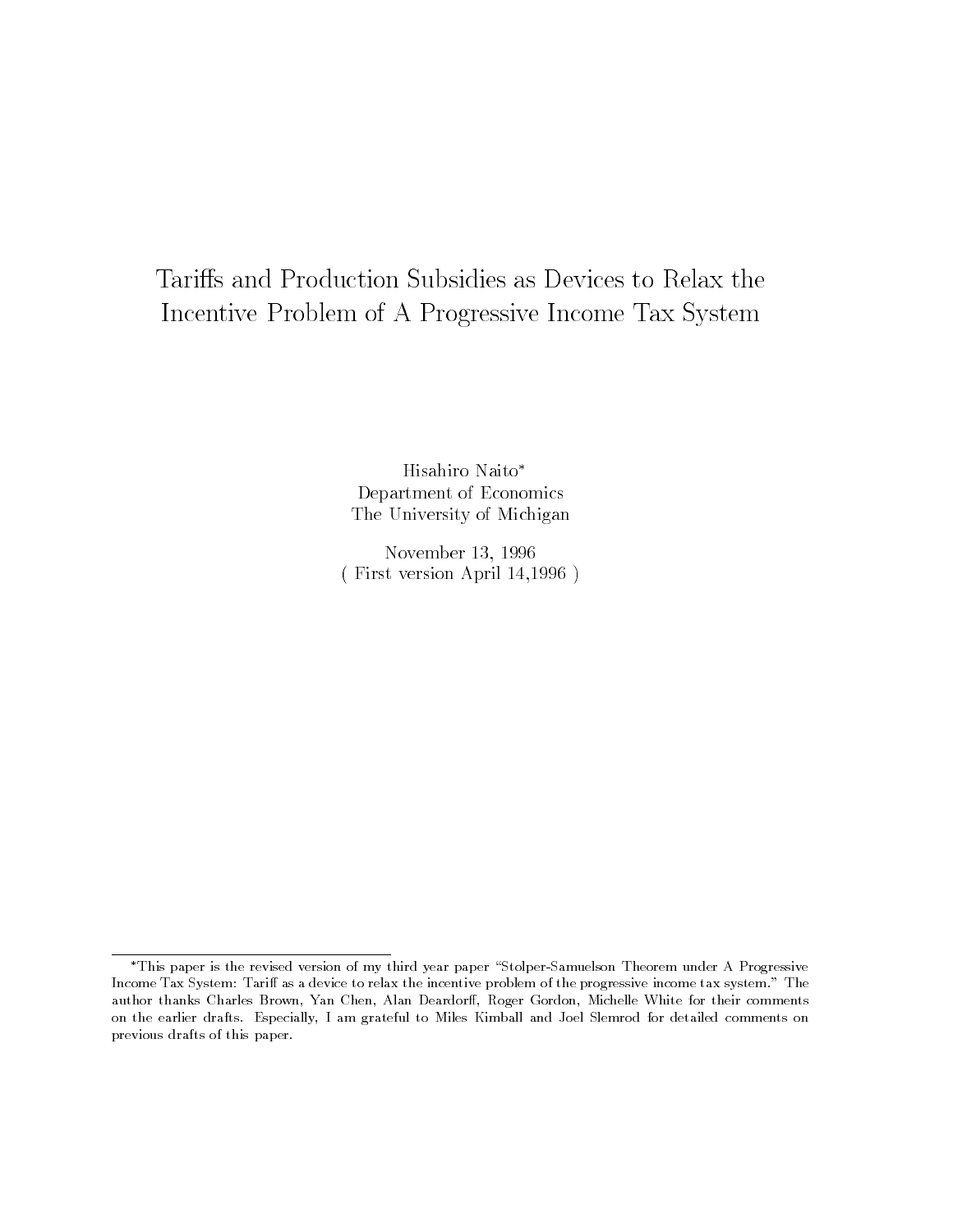#### Abstract

This paper shows that tariffs and production subsidies can Pareto-improve welfare in a small open economy when a government is concerned with income redistribution underasymmetric information.

In international trade theory, free trade is optimal if the government can use lump-sumtaxes and transfers. However, in reality the government cannot use the lump-sum taxes andtransfers due to asymmetric information between the government and individuals. In thiscase, the government needs to use a progressive income tax system for income redistribution.This paper shows that in such a situation even if the government use a Pareto-optimalprogressive income tax system under free trade, tariffs can Pareto-improve welfare. That is, tariffs can function as a partial substitute for a Pareto-optimal progressive income tax system under asymmetric information.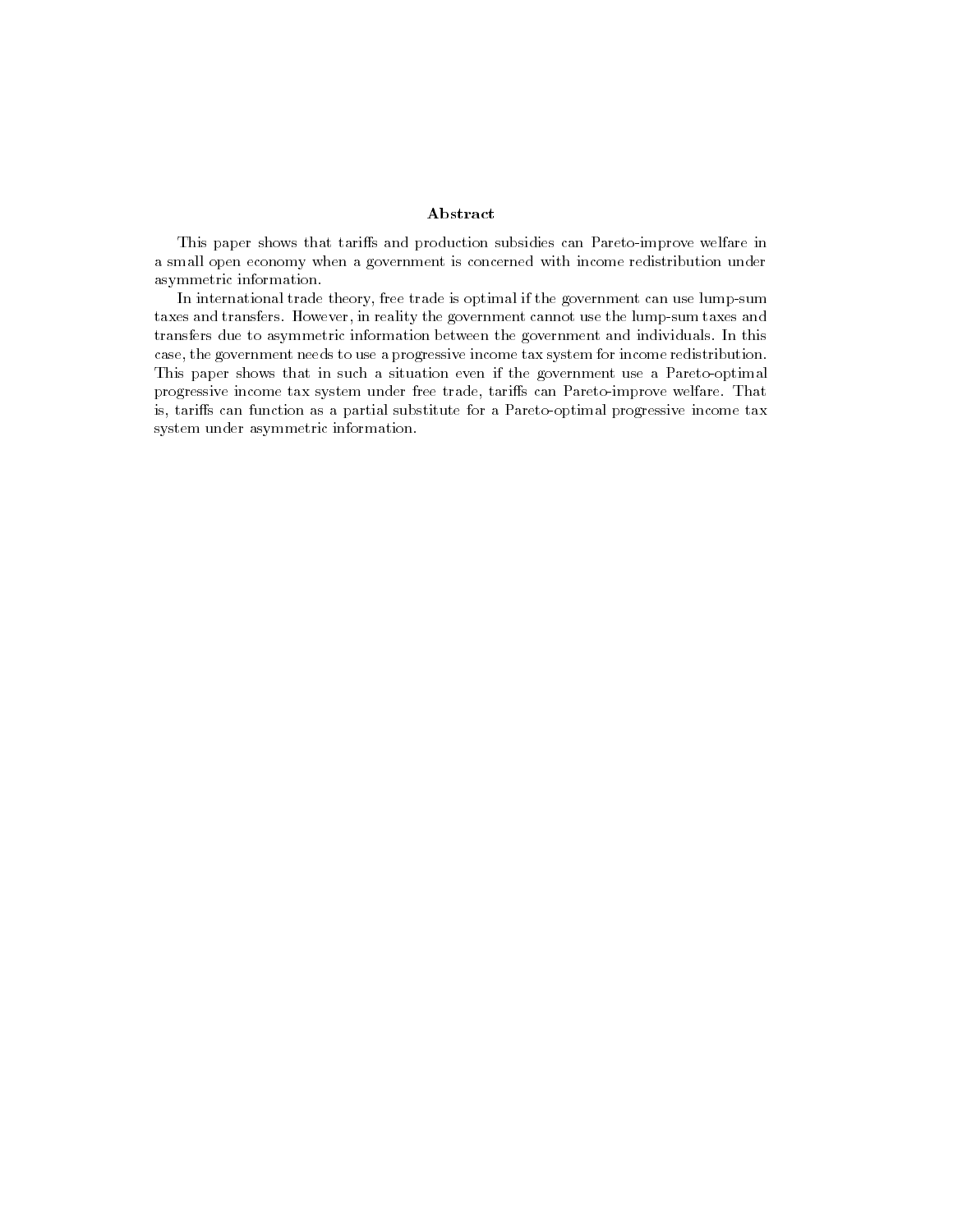#### 1 Introduction

This paper shows that tariffs and production subsidies can Pareto-improve welfare in a small open economy when a government is concerned with income redistribution under asymmetric information.

Since tariffs and production subsidies have a strong effect on income distribution(the Stolper-Samuelson theorem) in a small open economy, it is very tempting for the government to use tariffs and production subsidies for income redistribution. However, the previous literature of optimal taxation theory has negated the use of tariffs or production subsidies for efficient income redistribution. Diamond and Mirrlees(1971) showed that if the government has enough instruments, then efficient production is also optimal for income redistribution. Efficient production in a small open economy implies that the marginal rate of transformation in domestic production must be equal to the international price so long as goods are produced. In other words, the government should not use tariffs, production taxes or production subsidies, and the government should not take advantage of the Stolper-Samuelson effect for income redistribution. For reference to optimal taxation in an open economy, see Dixit(1985).) However, the previous literature on optimal taxation assumed that information is symmetric between the government and individuals. In this paper, we will show that *production inefficiency* can Pareto-improve welfare when information is asymmetric between the government and individuals.

When information is symmetric between the government and individuals, perfect income redistribution is possible. Since the government can identify individual types, the government can use lump-sum taxes and transfers contingent on individual types. Therefore, free trade is desirable for everyone. However, in reality information is asymmetric between the government and individuals: the government cannot observe and verify whether an individual worker is a skilled or unskilled worker. In this situation, the government is restricted to progressive income taxation as a means to redistribute income. Since income is a function of labor supply, it is very likely that progressive income taxation affects the incentive to supply labor. This paper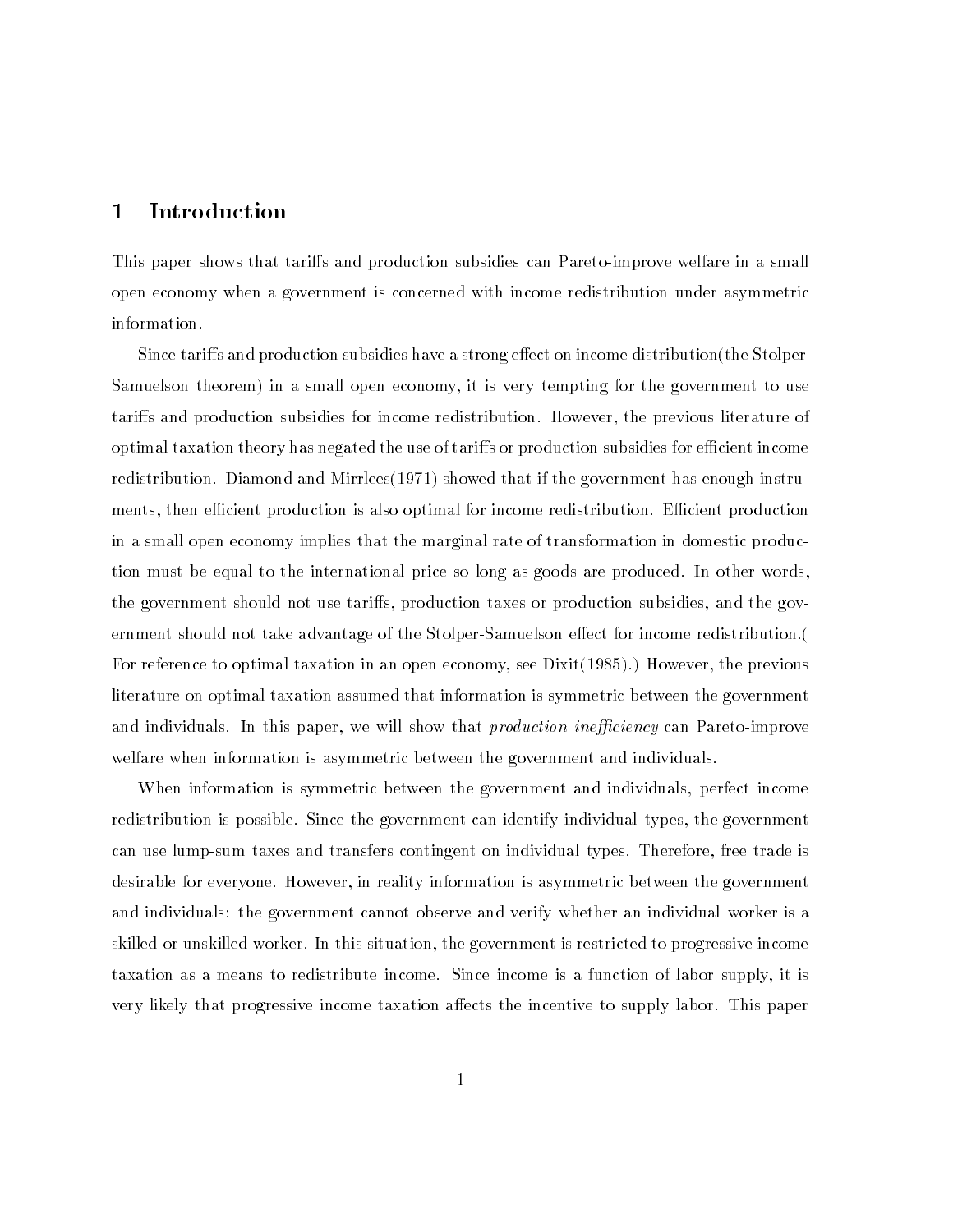analyzes such a situation.

Consider a country which is engaged in efficient production(free trade) in a small open economy.<sup>1</sup> Efficient production means that the government does not use tariffs, production taxes or production subsidies which distort the marginal rate of transformation of domestic production away from the international price. Suppose that the government is transferring income from skilled(high-wage) workers to unskilled(low-wage) workers through a progressive income tax system and commodity taxes under asymmetric information. Furthermore, to consider the situation most favorable to efficient production(free trade), suppose that this tax system is Pareto-optimal under efficient production.<sup>2</sup>  $3$  Then, we wish to ask, " if the government begins to imposes tariffs and adjusts the progressive income tax system and the commodity taxes optimally, then can there be Pareto-improvement to welfare? "<sup>4</sup>

At first, the answer to this question seems to be no. First, according to the Stolper-Samuelson theorem, there are always losers and winners from imposing tariffs. Thus, imposing tariffs does not Pareto-improve welfare if no adjustment is made. Second, as the previous literature of optimal taxation theory suggests, an optimal tax rule generally requires production efficiency. Furthermore, we have assumed that government sets the progressive income tax at the Pareto-optimal level under the condition of efficient production. Third, even if a distortion exists before the tariff is imposed and even if the tariff corrects the distortion, it is not clear how government can distribute the tariff revenue because we have assumed asymmetric information. Fourth, even if production inefficiency corrects the distortion, the tariff also introduces

 $^1\rm{We}$  prefer to use the term 'efficient production' to 'free trade' because the government can cause the same distortion to an economy without using a tariff as a tariff does by using a consumption tax and a production subsidy.

<sup>2</sup> If this progressive tax system is not Pareto-optimal, then it is self-evident that there is a policy to Paretoimprove welfare. In such a case the problem becomes trivial.

<sup>&</sup>lt;sup>3</sup>Pareto-optimality with efficient production means that there can is no other policies which improve the welfare of one type of workers without hurting some other types of workers under efficient production.

<sup>&</sup>lt;sup>4</sup>One might wonder why the government does not provide a production subsidy instead of the tariffs. However, as long as the commodity tax is optimally adjusted, the effect of a tariff with commodity tax adjustment is equal to the effect of a production subsidy. Even if there is no adjustment of the commodity tax, the effect of the tariff without commodity tax adjustment is, at first order, equal to the effect of the production subsidy as long as the tariff is infinitesimal.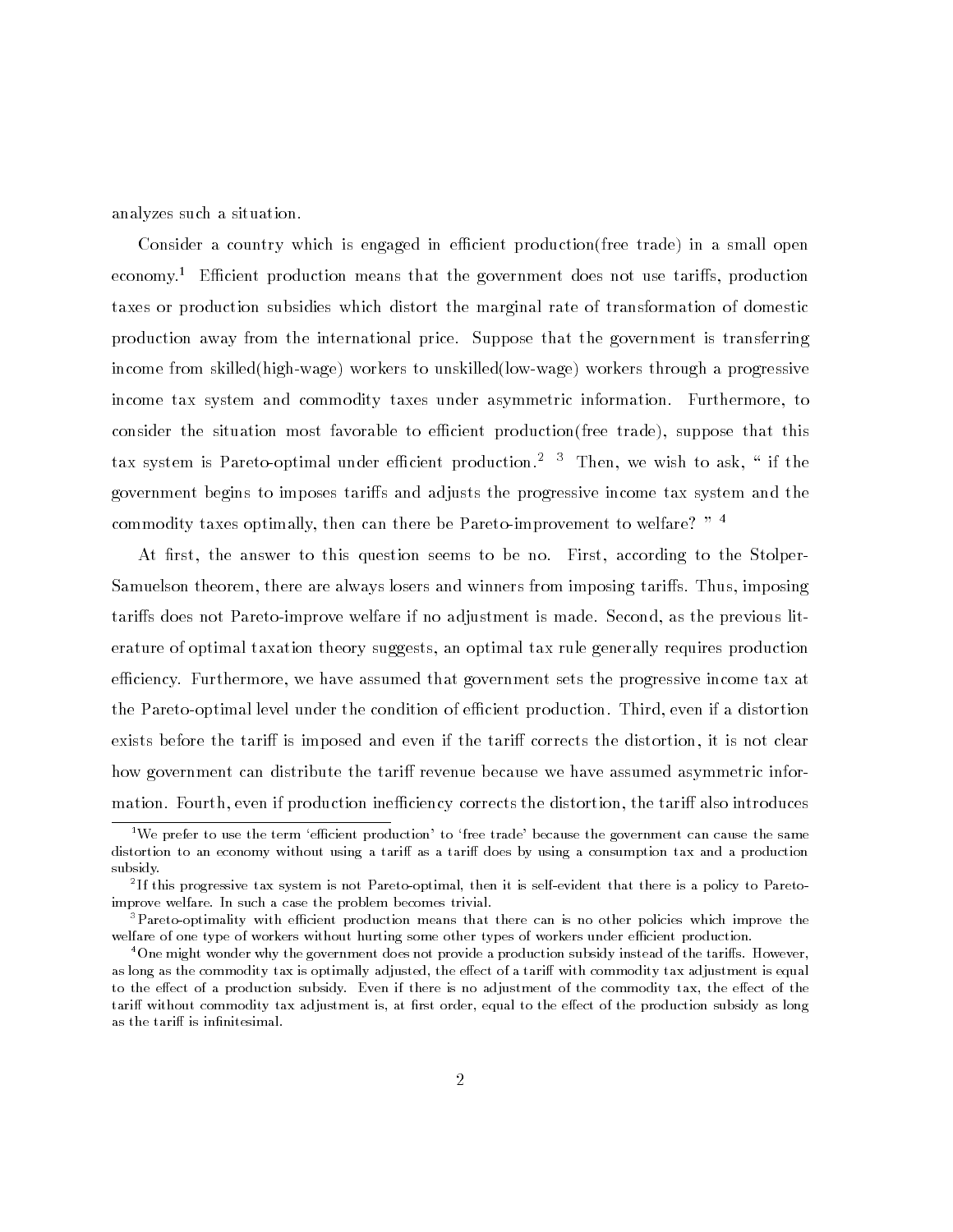distortion in consumption.

However, the answer to the question is 'yes' if the government is redistributing income enough and, as a result, incentive problems exist. Thus, the tariffs function as a partial substitute for a Pareto-optimal progressive income tax system in a small open economy under asymmetric information.

The intuition of this result is the following. Suppose that the government is transferring income from skilled(high-wage) workers to unskilled(low-wage) workers and begins to impose a tariff on a good that uses unskilled labor intensively. According to the Stolper-Samuelson theorem, this tariff increases the real wage of low-wage workers and decreases the real wage of high-wage workers. Initially, the welfare of low-wage workers increases and the welfare of high-wage worker decreases. Thus, the tariff does not Pareto-improve welfare. On the other hand, since the wage ratio between high-wage workers and low-wage workers decreases, the government needs less income transfer. Since the government need less income transfer, the government can re-design the tax system so that the disincentive effect on labor supply is mitigated. As a result, low-wage workers are willing to work more and earn more. Since low-wage workers earn more and need less subsidies, the tax burden of high-wage workers is reduced. Furthermore, the value of the tax reduction exceeds the decrease of the wage of highwage workers. In addition, since the distortion for consumption decision is of second order, it can be ignored as long as the increase of the tariff is small. In net, high-wage workers are better off by this tariff, and the welfare of both types of workers is improved. This result has an important implication for public policy because the question above approximates the situation which the government faces under free trade. If a country moves from autarky to free trade, there are always winners and loser according to the Stolper-Samuelson theorem. However, since free trade is beneficial in net, the government will redistribute income from winner to losers and will use a progressive income tax system for this purpose. If the government uses a progressive income tax system, then government will have to think whether additionally imposing a tari or a production subsidy improves welfare. Since imposing a tariff Pareto-improves welfare,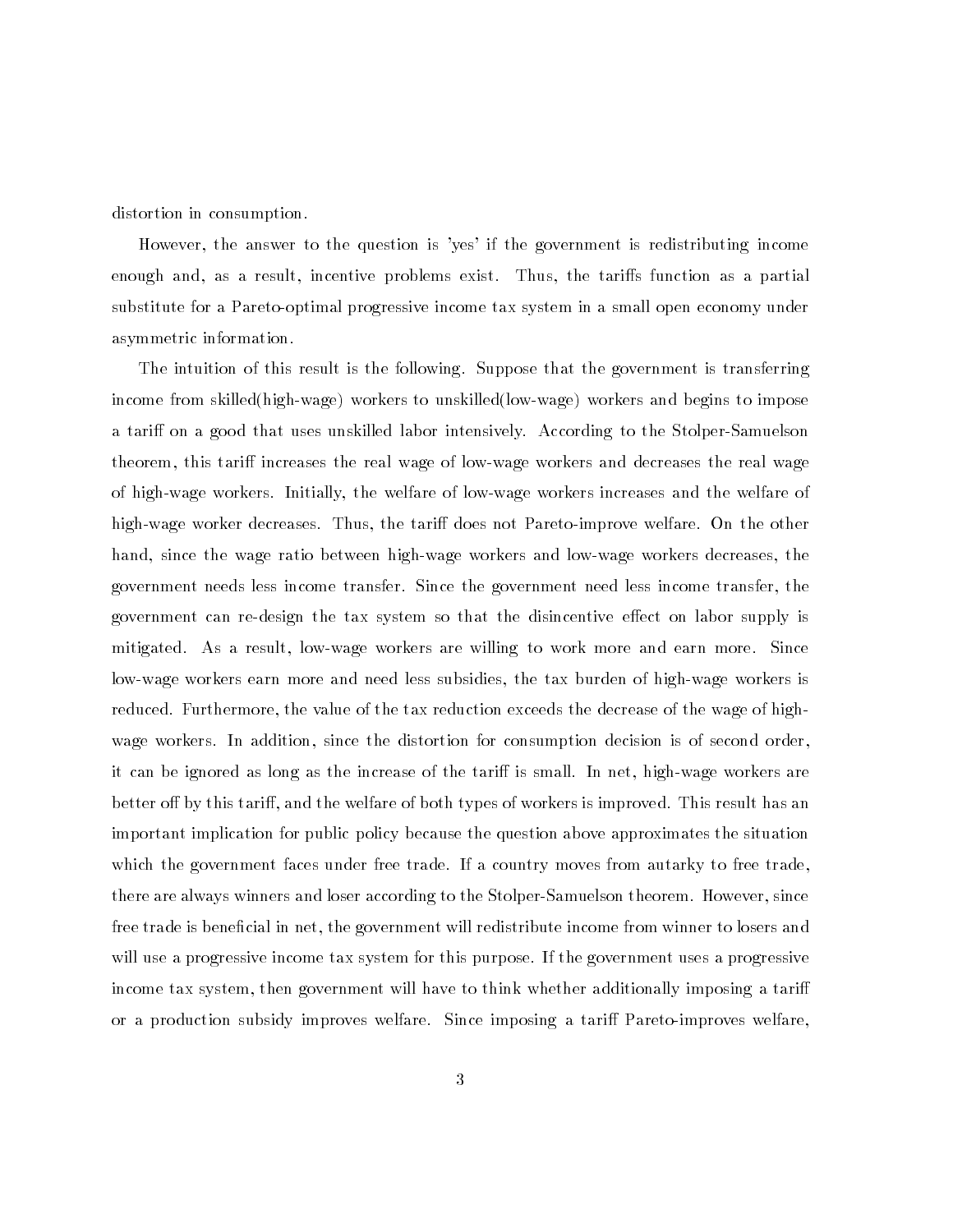this tariff would be supported by everyone. Thus, it is very likely that this policy is pursued politically.

In addition, the above implication suggests an important future research. In the existing literature of numerical evaluation of trade policies, most papers have ignored the domestic tax policies, especially income tax policies. However, the present paper suggests that an income tax structure critically matters for the evaluation of trade policies. It is possible that trade liberalization makes everyone worse off even in a small open economy, for example, if the trade of unskilled-labor intensive goods is liberalized.

Empirically, our result has interesting implications. For example, Magee(1994) tested the Stolper-Samuelson theorem by investigating the Congressional decision on trade. He found that the groups representing different factor owners tend to take the same position regarding the trade policies and concluded that the Stolper-Samuelson theorem does not hold empirically. However, in our model the groups representing different factor owners take the same position regarding the trade policies because such trade policies Pareto-improve welfare.

Another prediction is about the sharp relationship between domestic tax policies and trade polices. Since the previous literature shows that efficient production is optimal, it does not predict any particular pattern of trade intervention. However, this paper predicts that government will subsidizes the sector which uses intensively workers to whom the government redistributes income.

#### $\overline{2}$ **Relation to Previous Literature**

There is a large literature which discusses the relationship between domestic tax policies and trade policies. A consensus in the literature is that if the government has enough of the instruments of tax policies, then it is optimal to keep production efficient. This implies that the government should not use either tariffs, production taxes or production subsidies in a small open economy.

In the international trade literature, Dixit and Norman(1980,1986) shows that a free trade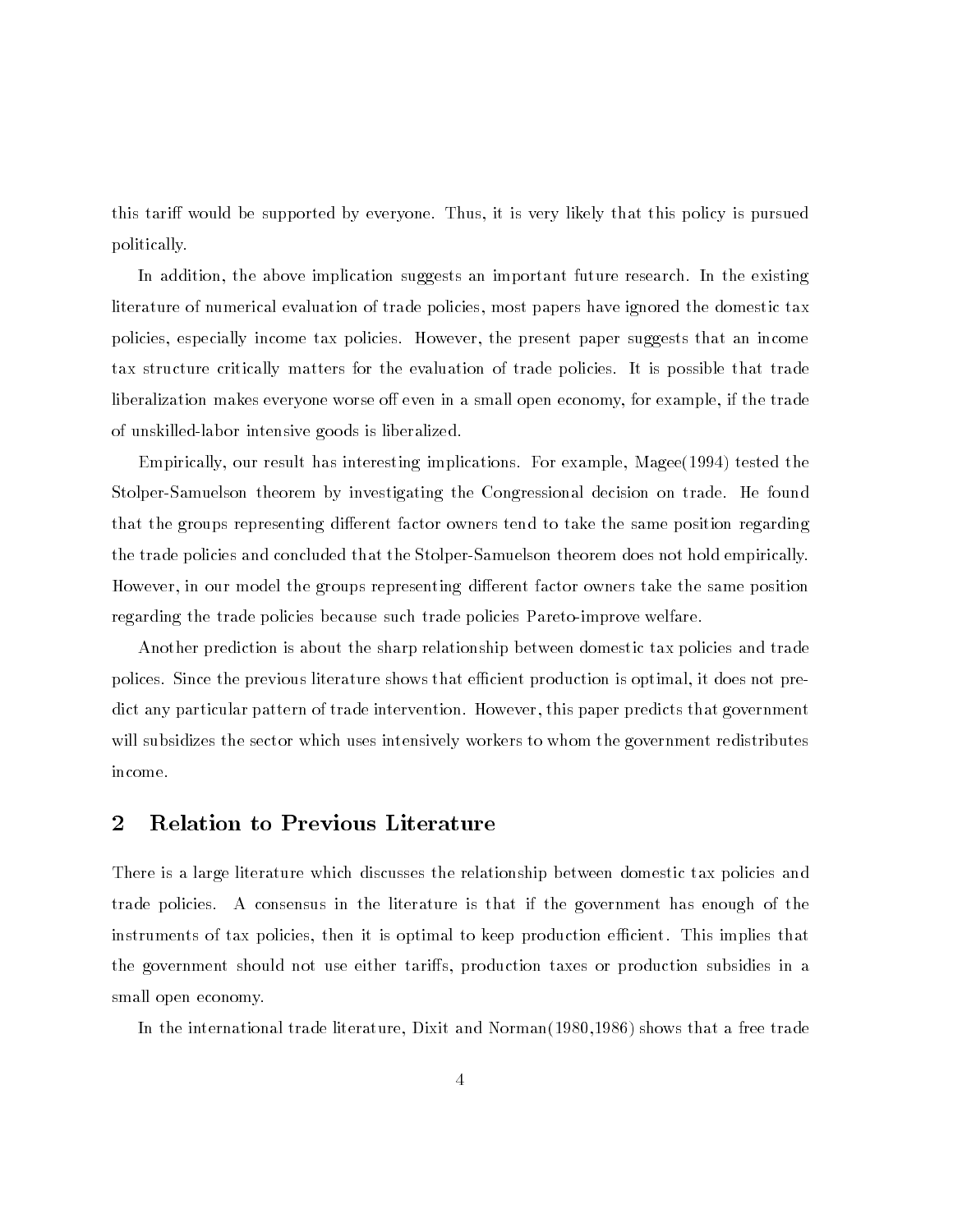equilibrium is Pareto-superior to an autarky equilibrium even without lump-sum transfers. Their idea is that the gain from trade can be redistributed by using commodity taxes and taxes contingent on factors.<sup>5</sup> The problem of Dixit and Norman(1980) is that they require the government to have enough information about workers. For example, if factors in an economy consist of skilled workers and unskilled workers, then taxation contingent on factors implies that the government uses different tax rates on different skill levels. Since the government usually cannot observe and verify skill levels of workers due to asymmetric information, those factor taxes would not be feasible in reality.

In international trade theory, many papers have been written on the second best policy in a small open economy; e.g., Bhagwati(1971). From the points of view of those literature, it is not surprising that tariffs can improve welfare. However, most papers in the previous literature ignored both information asymmetry and distributional effects by assuming a representative worker or through the use of lump-sum taxes and transfers. Although some papers do not assume the use of the lump-sum taxes and transfers, they required prefect information between the government and workers. See, e.g., Diamond and Mirrlees(1971). The present paper takes a different approach. Here it is assumed that there are two types of workers and information is asymmetric between the government and workers; the government cannot identify whether a worker is skilled or unskilled. Under such a circumstance, it is not obvious that a tari can increase the welfare of both types of workers even if it can Pareto-improve welfare under the regime of perfect income transfer, because the government would not know whether the recipient of the tariff revenue is a skilled or unskilled worker.

In the public finance literature, Diamond and Mirrlees $(1971)$  proved that if the government can use commodity taxes and perfect contingent factor taxes, then production efficiency is optimal even when the government is concerned with income redistribution. Since the international

 $5$ Dixit and Norman(1980) claimed that the gain from trade can be redistributed without lump-sum transfers by using commodity taxes and taxes contingent on factors. Furthermore, Dixit and Norman(1986) claimed that such a commodity taxes and taxes contingent on factors are incentive compatible. We agree with the first claim completely. However, the second claim seem to be strong and seems to depends on the real economic circumstances.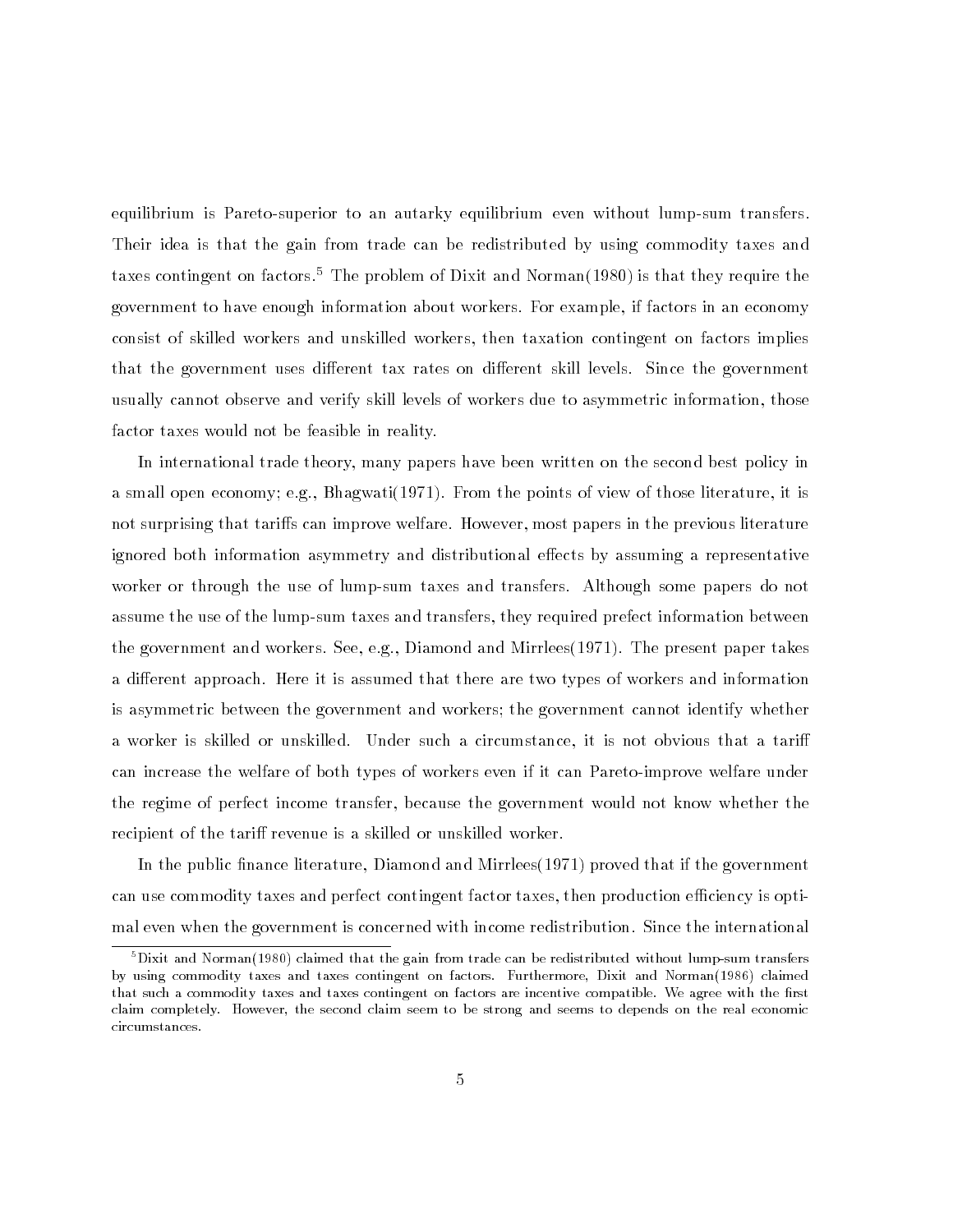price is another production possibility frontier in a small open economy , the result of Diamond and Mirrlees implies that the government should keep the marginal rate of transformation equal to the international price. <sup>6</sup> However, the same criticism to Dixit and Norman(1985) can be applied to the result of Diamond and Mirrlees because they assumed perfect information. Mirrlees(1971) studied the problem of optimal progressive income taxation under asymmetric information. In his seminal paper, Mirrlees(1971) studied the optimal income tax system when the government cannot identify individual characteristics due to asymmetric information between the government and workers. By using Mirrlees' framework, Atkinson and Stiglitz(1976, 1980) examined whether the government should use commodity taxes additionally when the government uses a progressive income tax system to redistribute income. They showed that if the government provides a progressive income tax system and the utility function is weakly separable between goods and leisure, then imposing commodity taxes is not optimal for income redistribution. Stiglitz(1982) claried the essential points of the work of Mirrlees in an economy where there are two types of workers.

The contribution of the present paper is to extend  $\operatorname{Stiglitz}(1982)$  and to incorporate the optimal taxation model under asymmetric information into the general equilibrium framework. By combining the general equilibrium framework and asymmetric information, this paper reveals an interesting relationship between trade policies and tax policies.

#### 3 The Structure of The Model

Given our interest in the relationship between efficient income redistribution and trade policies in a small open economy, it is necessary to modify some standard assumptions in international trade theory. First, we assume that factor supply is elastic because we are concerned with incentive problems of income redistribution and inelastic factor supply eliminates incentive problems. Second, since we want to consider the case where perfect income transfer is not

 ${}^6$ For detailed explanation, see Dixit(1985).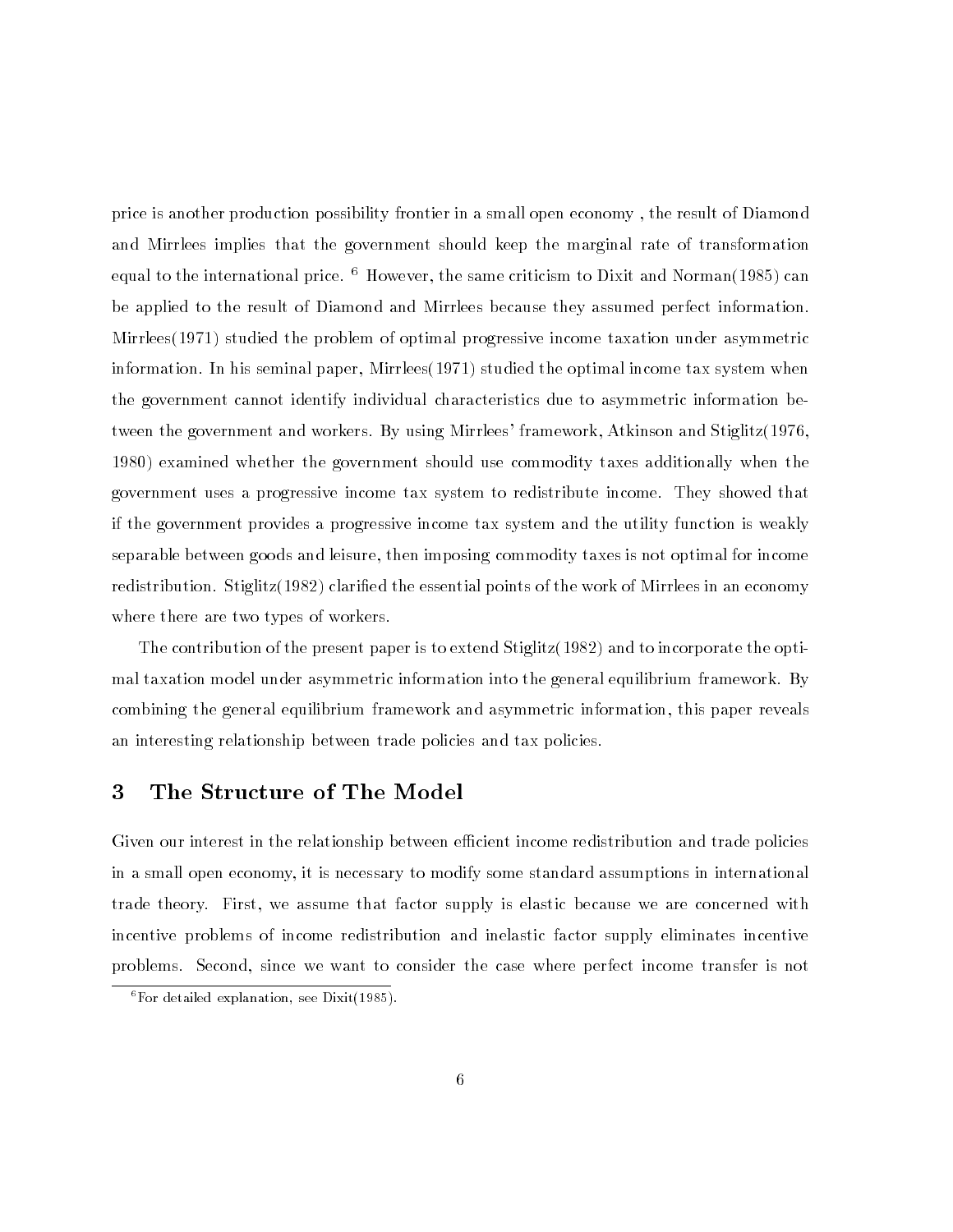possible, we need to assume that the government cannot identify individual types. <sup>7</sup> If the government can identify whether an individual is a skilled or unskilled worker, then perfect income transfer is possible by lump-sum taxes. Thus, it is necessary to assume that the government cannot identify individual types.

The basic model is an extension of  $Stiglitz(1982)$ . There are two agent types, two goods and two factors in a small open economy. Normalizing the international price of good 1 to one, the international price of good  $\angle$  is  $p$  . Following Gordon and Levinsohn(1990), we assume that there are no commodity tax or tariff on good 1 without loss of generality. Let t be the commodity tax and  $\sigma$  be the tariff (or an export subsidy) on good 2. Then

$$
p = p^* + \sigma
$$
  

$$
q = p + t = p^* + \sigma + t
$$

where  $p$  is the producer's price for good 2 and q is the consumer's price for good 2.

In this economy, there are two types of workers, skilled workers and unskilled workers. Skilled workers, s, supply skilled labor, and unskilled workers, u, supply unskilled labor. We assume that the utility function of a worker of type i  $\{i = s, u\}$  is weakly separable between consumption goods and labor and strictly quasi-concave with respect to  $(c_1, c_2, l)$ :

$$
V(c_1, c_2, l) = V(U(c_1, c_2), l),
$$

where  $i$  is labor supply and  $(c_1, c_2)$  is consumption of good 1 and 2.  $\overline{\phantom{a}}$  1) is clear from the assumption of weak separability between goods and labor that the choice between  $c_1$  and  $c_2$ 

 $7$ Those two assumption are standard in the literature of optimal progressive income tax.

<sup>&</sup>lt;sup>8</sup>We use the assumption of weak separability to compare with the previous results in the public finance literature. The main result of the present paper holds without the assumption of weak separability. However, this assumption claries the essential points and make the geometrical analysis possible. Weak separability is a key assumption in the optimal taxation literature in public finance. The literature of optimal taxation asserts that if a utility function is weakly separable between goods and labor and the government uses a progressive income tax, then uniform commodity tax is optimal under the assumption of constant marginal cost of production. Atkinson and Stiglitz(1980) justied the assumption of weak separability by noting that most functional forms used in empirical studies assume weak separability.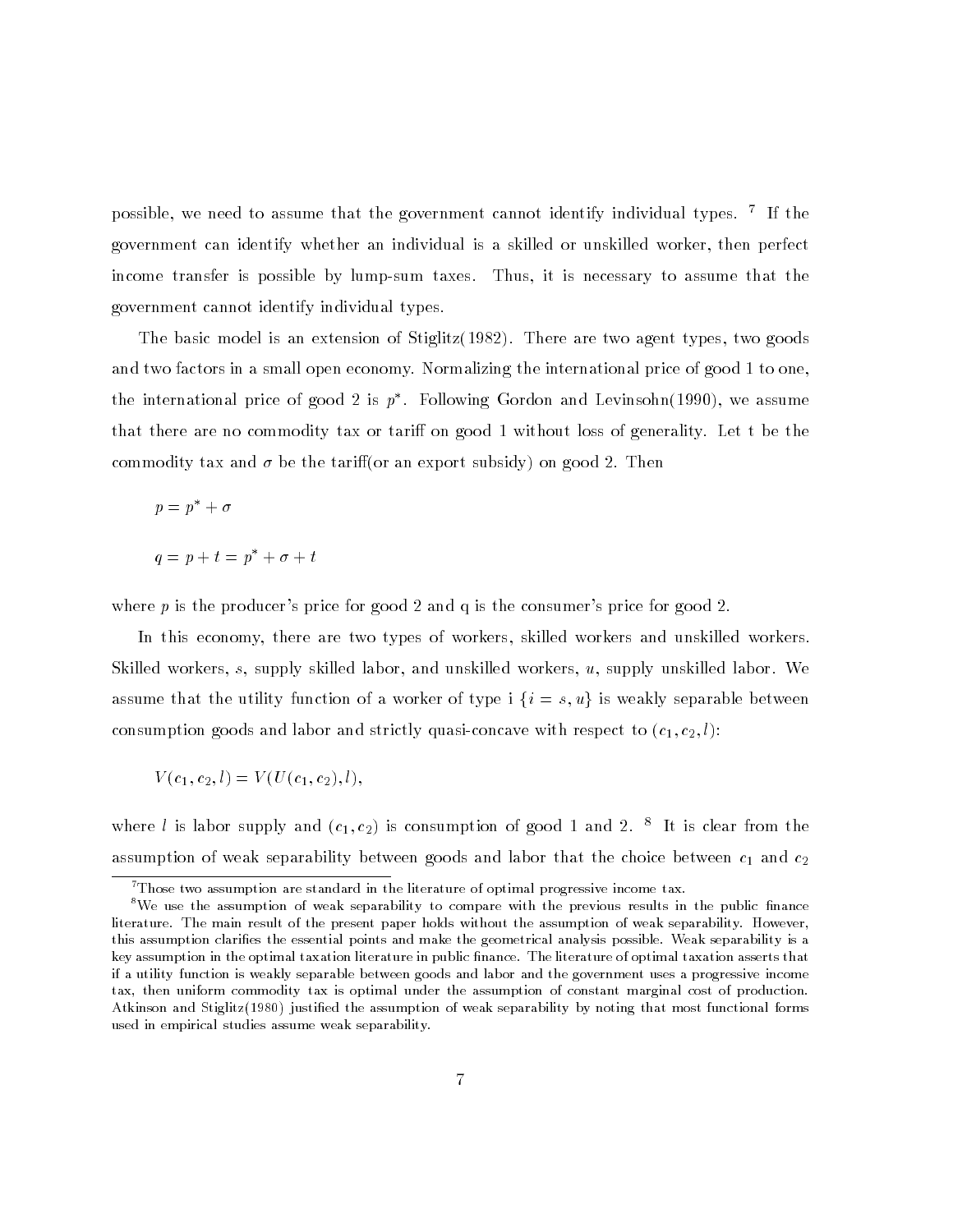is independent of  $l$  if individual income is given. Thus, we can define the sub-indirect utility function  $v(q, x)$ 

$$
v(q, x) \equiv \max_{\{c_1, c_2\}} U(c_1, c_2)
$$
  
subject to 
$$
c_1 + q * c_2 \le x,
$$

where q is the consumer price of good 2 and x is income of the worker. The sub-indirect utility function is the maximized value from consumption of the two goods when income,  $x$ , and price,  $q$ , are given. The indirect utility function with labor supply, l, of the type i worker is

$$
V^i(v(q,x),l). \tag{1}
$$

Let wage be,  $w_s$  and  $w_u$ , for skilled and unskilled types, respectively. We assume that the government observes only total income and that the government cannot observe workers' types. Therefore, in order to provide a Pareto-efficient progressive income tax system, the government needs to present a tax schedule. However, since there are only two types of workers in this economy, at most only two points on the tax schedule will be selected by workers. Therefore, we do not lose any generality from focusing on only those two points. Invoking 'the Revelation principle,' we assume that the government presents a menu of tax 'contracts ' so that individual workers each self-select the contract which the government intended. <sup>9</sup> Let  $T(\cdot)$  be a tax or subsidy function and  $T_i$  be a tax or subsidy when the government observes total income,  $w_i * \iota^*$ . Then,

$$
T_i = T(w_i * l^i).
$$

Let  $x_1$  be the net income of worker i when the government observes total income  $w_i * v$ ; line (1990).<br>Ngjarje

$$
x^{i} \equiv w_{i} * l^{i} - T_{i} = w_{i} * l^{i} - T(w_{i} * l^{i}).
$$

<sup>9</sup>Some might contend that this type of tax system is not observed at all. However, ' the Revelation Principle' proves that any tax system, or any mechanism, can be replicated by an incentive compatible direct mechanism. Since real resource allocation is completely replicated by the incentive compatible direct mechanism, we do not lose any generality by assuming this type of tax system. For more detailed explanation about 'the Revelation Principle', see Gibbons(1992) and Myerson(1985).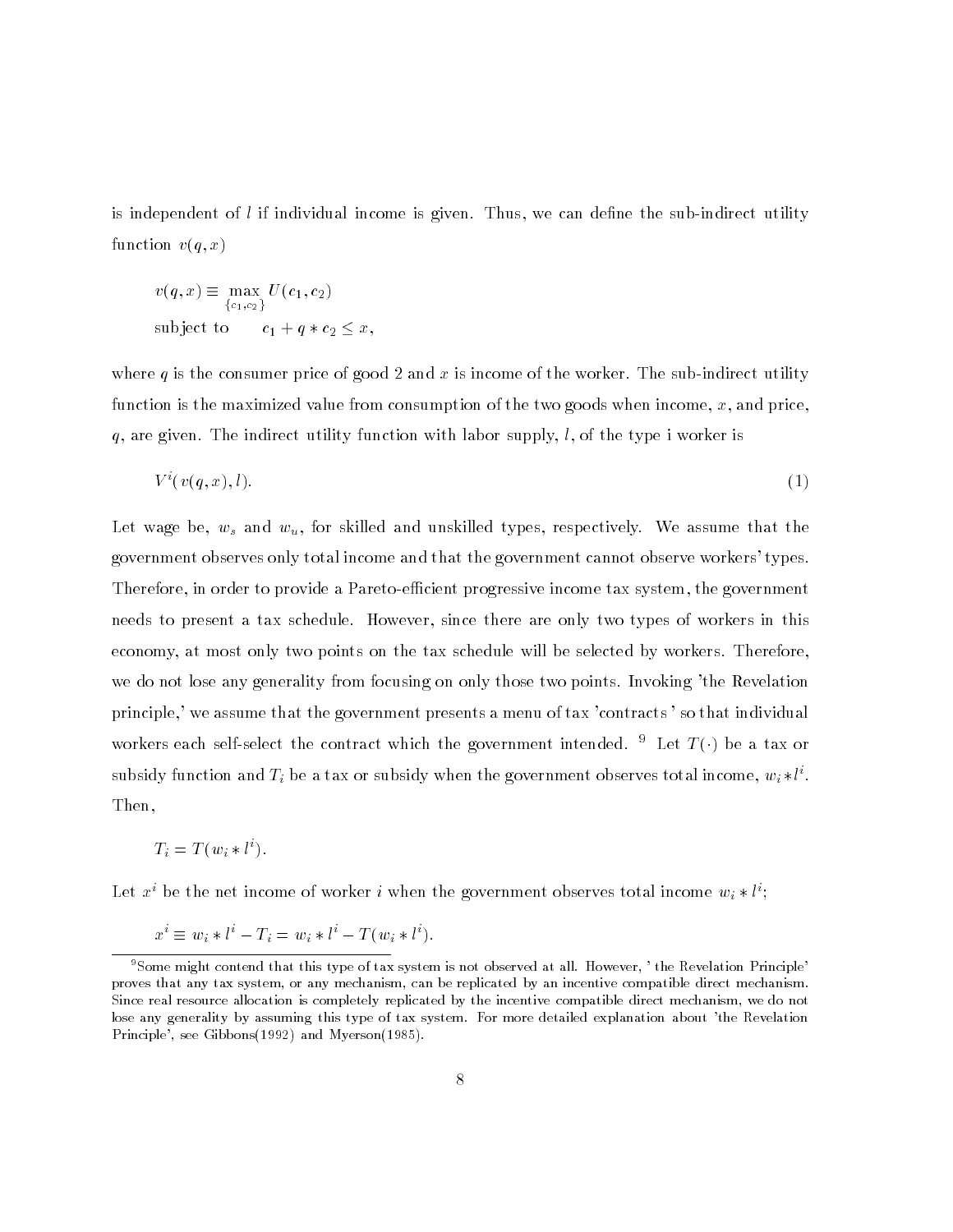Then, incentive compatible constraints can be written as  $10$ 

$$
V^{s}(v(q, x^{s}), l^{s}) \ge V^{s}(v(q, x^{u}), \frac{w_{u} * l^{u}}{w_{s}})
$$
\n(2)

$$
V^{u}(v(q, x^{u}), l^{u}) \ge V(v(q, x^{s}), \frac{w_{s} * l^{s}}{w_{u}}).
$$
\n(3)

I he first constraint means that a skilled worker has an incentive to work  $\iota^*$ , report income  $w_s * \iota^*$  truthfully and receive net income  $x^*$  instead of mimicking an unskilled worker, working  $\frac{w_u * t^m}{w_s}$ , reporting income  $w_u * l^u$  and receiving net income  $x^u$ . The second constraint implies that an unskilled worker has an incentive to work  $\iota^*$  , to report income  $w_u * \iota^*$  and to receive net income  $x^u$  truthfully instead of mimicking a skilled worker, working  $\frac{w_s * \iota^*}{w_u}$ , reporting  $w_s * l^s$  and receiving net income  $x^{\perp}$ . If the government provides an incentive compatible menu  $\{(U^{\perp}, x^{\perp}),$  $(l^s,x^s)\},$  then all workers reveal their preferences truthfully and choose the 'contracts' which the government intended.

I hen, the objective of the government is to choose an incentive compatible menu  $\{(l^-, x_u), (l^-, x_s)\}$ and to provide Pareto-efficient income tax system subject to its budget constraint. The government budget constraint is

$$
T_s + T_u + t * (c_2^s + c_2^u) + \sigma * m_2 \ge 0,
$$
\n<sup>(4)</sup>

where  $m_2$  is the amount of imports or exports of good 2. The first two terms are the revenue from a progressive income tax and the third term is the tax revenue from a commodity tax. The fourth term is the revenue from the tariff on good 2 or the expenditure to the export subsidy on good 2. In this formulation, we ignore the problem of government expenditure to simplify the problem. Therefore, taxation is only for income redistribution. By using the denition of  $x^{\perp}$  and  $x^{\perp}$ , we can rewrite the budget constraint in the following way:

 $w_s * l^+ + w_u * l^+ + t * (c_2^+ + c_2^-) + \sigma * m_2 - x^- - x^+ \geq 0.$ 

Next, we need to specify production. There are two industries  $F_1$  and  $F_2$ . Each industry exhibits constant returns to scale and the technology is convex. Industry produces good 1 and

<sup>&</sup>lt;sup>10</sup>We allow the possibility that workers pay a negative tax; i.e., the government pays a subsidy to workers.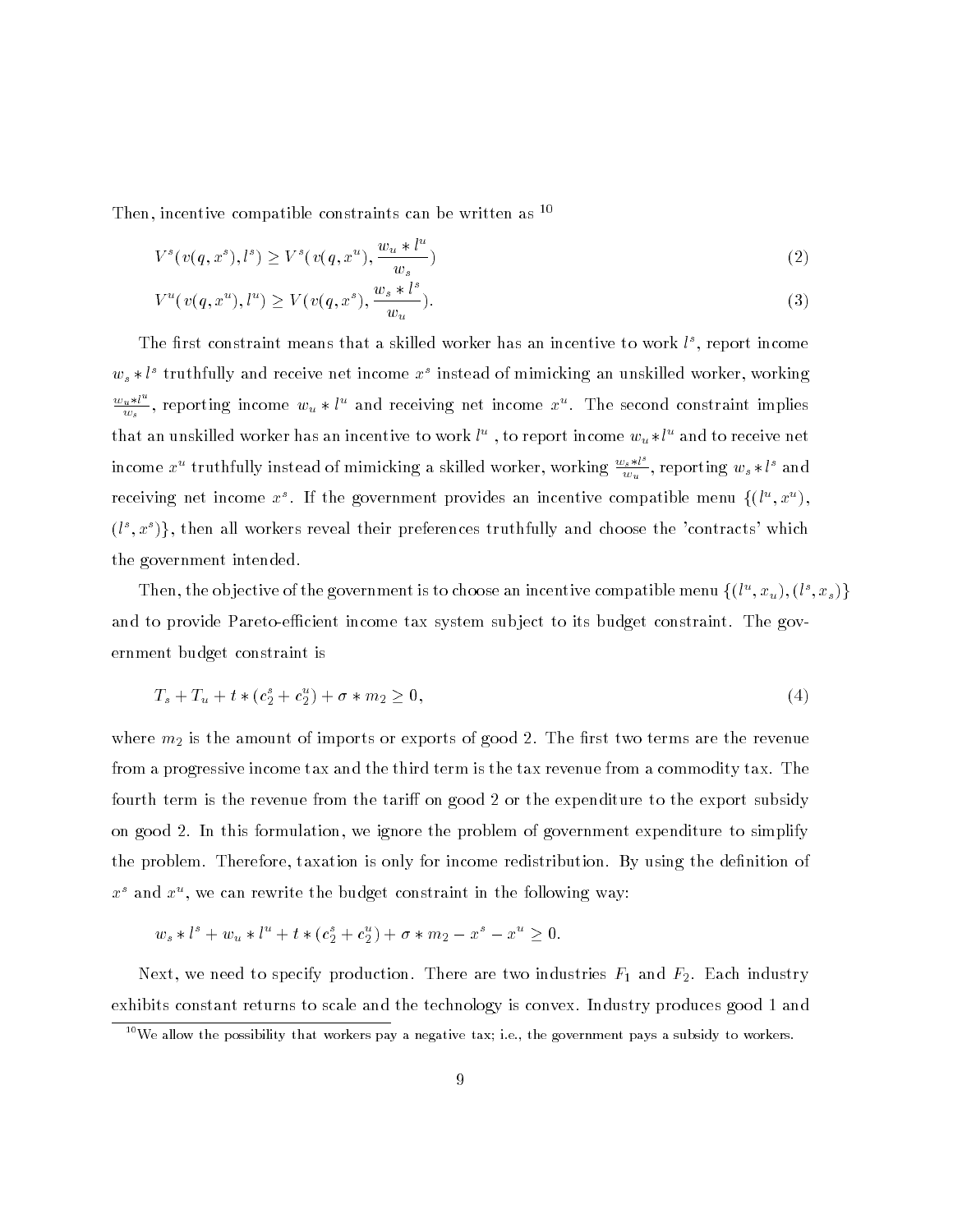industry produces good 2. We assume that each industry uses skilled and unskilled labor and produces output  $y_1$  and  $y_2$ , respectively. Thus,

$$
y_1 = F^1(l_1^s, l_1^u) \qquad y_2 = F^2(l_2^s, l_2^u). \tag{5}
$$

Given the price of  $w_s, w_u$  and p, each industry maximizes its profit. We assume that industry  $2$  is always unskilled labor intensive.  $^{\rm 11}$ 

From the Learner-Pearce box diagram, we can calculate the range of the diversification cone. Let  $\gamma$  be a lower bound of the diversification cone and let  $\overline{\gamma}$  be an upper bound of the diversication cone. Then, production is diversied if

$$
\underline{\gamma} \ll \frac{l^u}{l^s} \ll \overline{\gamma}.
$$

Production is specialized in the sector employing unskilled labor intensively if

$$
\overline{\gamma} \leq \frac{l^u}{l^s}.
$$

Production is specialized in the sector employing skilled labor intensively if

$$
\frac{l^u}{l^s}\leq \underline{\gamma}.
$$

It is clear that  $\gamma$  and  $\overline{\gamma}$  are functions of the tariff level. Thus, we can write  $\gamma$  and  $\overline{\gamma}$  as:

$$
\underline{\gamma} \equiv \underline{\gamma}(\sigma) \qquad \overline{\gamma} \equiv \overline{\gamma}(\sigma). \tag{6}
$$

 $\mathcal{L}_{\alpha}(w_{s}, w_{u})$  be the cost function for production of one unit of good  $k$   $\mu$  = 1;  $\mathcal{L}_{\alpha}(w_{s}, w_{u})$ production is diversied, then wages are determined by the following two equations:

$$
C_1(w_s, w_u) = 1 \t C_2(w_s, w_u) = p^* + \sigma
$$
  
if  $\underline{\gamma}(\sigma) \ll \frac{l^u}{l^s} \ll \overline{\gamma}(\sigma)$  (7)

11Assuming industry 2 is unskilled labor intensive is arbitrary.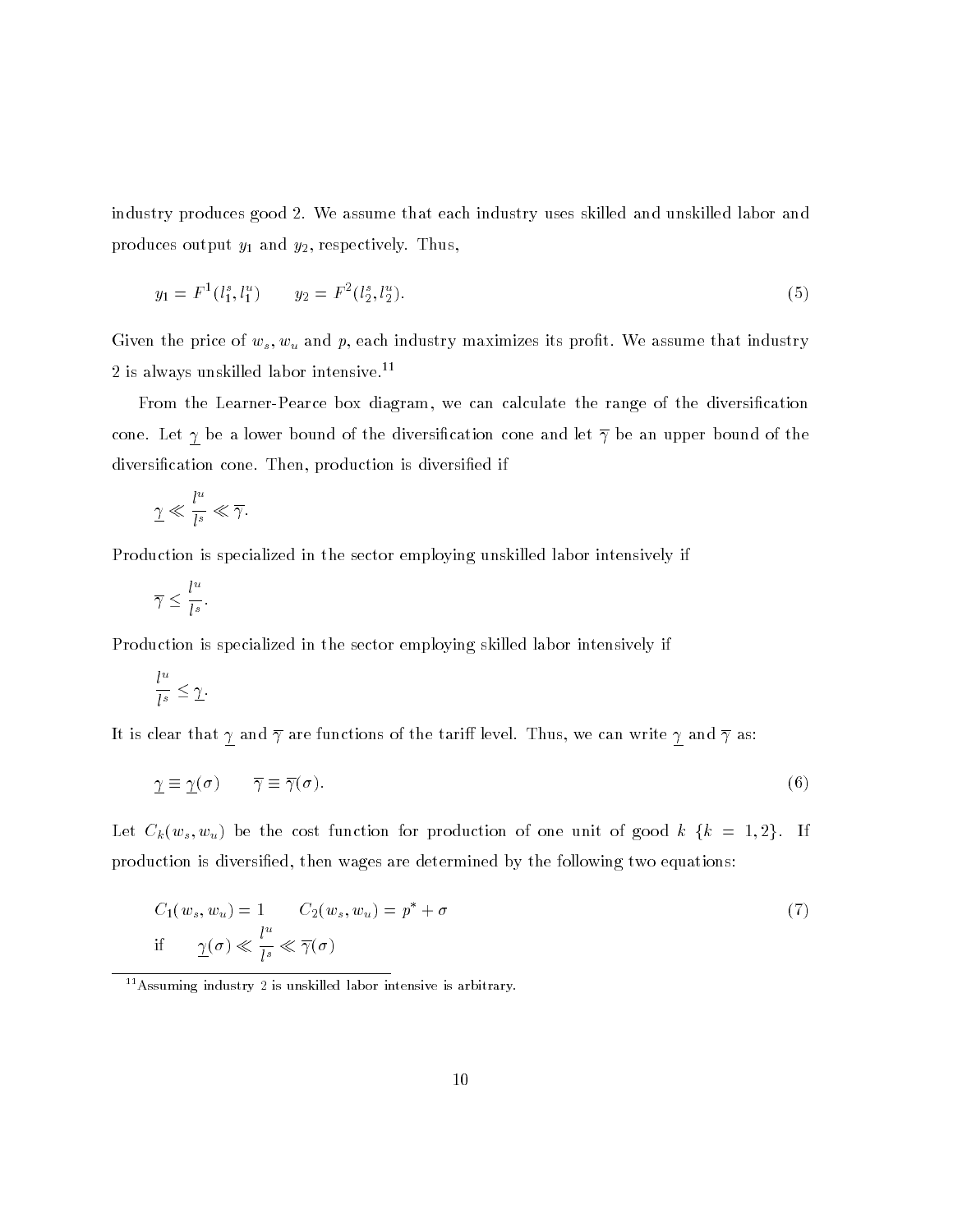If production is specialized in the unskilled-labor intensive sector, then  $w_s$  and  $w_u$  are determined as follows:

$$
w_s = p * \frac{\partial F^2(l^s, l^u)}{\partial l^s} \qquad w_u = p * \frac{\partial F^2(l^s, l^u)}{\partial l^u}
$$
  
if 
$$
\frac{l^u}{l^s} \leq \underline{\gamma}(\sigma)
$$
 (8)

If production is specialized in the skilled-labor intensive sector, then wages are determined as follows:

$$
w_s = \frac{\partial F^1(l^s, l^u)}{\partial l^s} \qquad w_u = \frac{\partial F^1(l^s, l^u)}{\partial l^u}
$$
  
if  $\overline{\gamma}(\sigma) \le \frac{l^u}{l^s}$  (9)

Using equation  $(7)$ ,  $(8)$  and  $(9)$ , we can calculate a function that maps from the ratio of skilled and unskilled labor supply to the wage ratio:

$$
\frac{w_u}{w_s} \equiv \Omega\left(\frac{l^u}{l^s}; \sigma\right). \tag{10}
$$

Figure 1 shows this function. From the Stolper-Samuelson theorem, if production is diversied

$$
\frac{\partial w_u}{\partial \sigma} \gg 0 \qquad \frac{\partial w_s}{\partial \sigma} \ll 0 \qquad \frac{\partial \Omega}{\partial \sigma} \gg 0. \tag{11}
$$

Next, we need to specify the relationship among the outputs, tariff and factor inputs. Given the labor supply of skilled and unskilled workers and equilibrium conditions in labor market, a production possibility frontier is uniquely determined. Thus, we can write  $y_2$  as a function ord is and  $p_+ + \sigma$ :

$$
y_2 = Y_2(l^s, l^u, p^* + \sigma).
$$

From the Rybczynski theorem, if the supply of unskilled labor increases , then output which uses intensively unskilled labor increases given fixed prices. Thus,

$$
\frac{\partial Y_2(l^s,l^u,p^*+\sigma)}{\partial l^u}\gg 0.
$$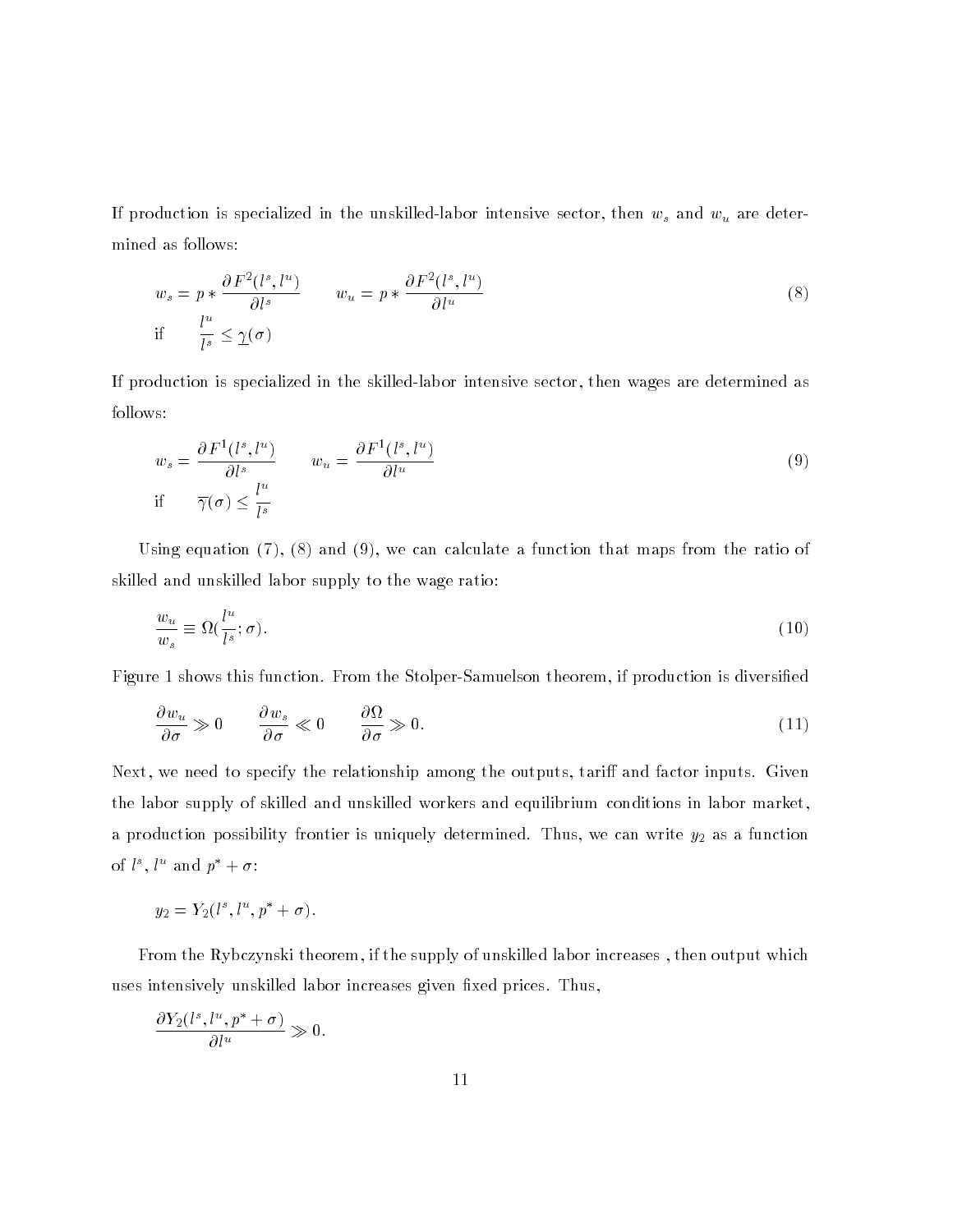If the supply of skilled labor increases, then output of good 2 decreases.

$$
\frac{\partial Y_2(l^s,l^u,p^*+\sigma)}{\partial l^s}\ll 0.
$$

Since the production possibility frontier is convex set given the amount of  $\iota^*$  and  $\iota^*,$ 

$$
\frac{\partial Y_2(l^s,l^u,p^*+\sigma)}{\partial (p^*+\sigma)}\gg0.
$$

**F** many, we need to specify equilibrium conditions. We can write  $c_2$  and  $c_2$  as functions of  $p$  and  $x^i$ :

$$
c_2^i \equiv D(q, x^i).
$$

Goods market equilibrium implies

$$
c_1 \equiv c_1^s + c_1^u = y_1 + m_1 \qquad c_2 \equiv c_2^s + c_2^u = y_2 + m_2,
$$

where  $m_k$  is the amount of imports or exports of good  $k \{k = 1, 2\}$ . Balance of trade implies

$$
m_1 + p^* * m_2 = 0.
$$

Walras law guarantees that one of goods market equilibrium conditions is automatically met. Using the equilibrium condition of second goods market, we can rewrite the government budget constraint as

$$
w_s(\sigma, \frac{l^u}{l^s}) * l^s + w_u(\sigma, \frac{l^u}{l^s}) * l^u + (t + \sigma) * \{D(p^* + t + \sigma, x^s) + D(p^* + t + \sigma, x^u)\}\
$$
  

$$
-\sigma * y_2(p^* + \sigma, l^s, l^u) - x^s - x^u \ge 0.
$$

#### 4 Optimization by The Government

This section examines whether increasing a tariff from zero can Pareto-improve welfare when the government is redistributing income by the Pareto-optimal progressive income tax and the commodity tax under efficient production(free trade). In order to examine the effect of the tariff, we first characterize the Pareto-optimal progressive income tax and the commodity tax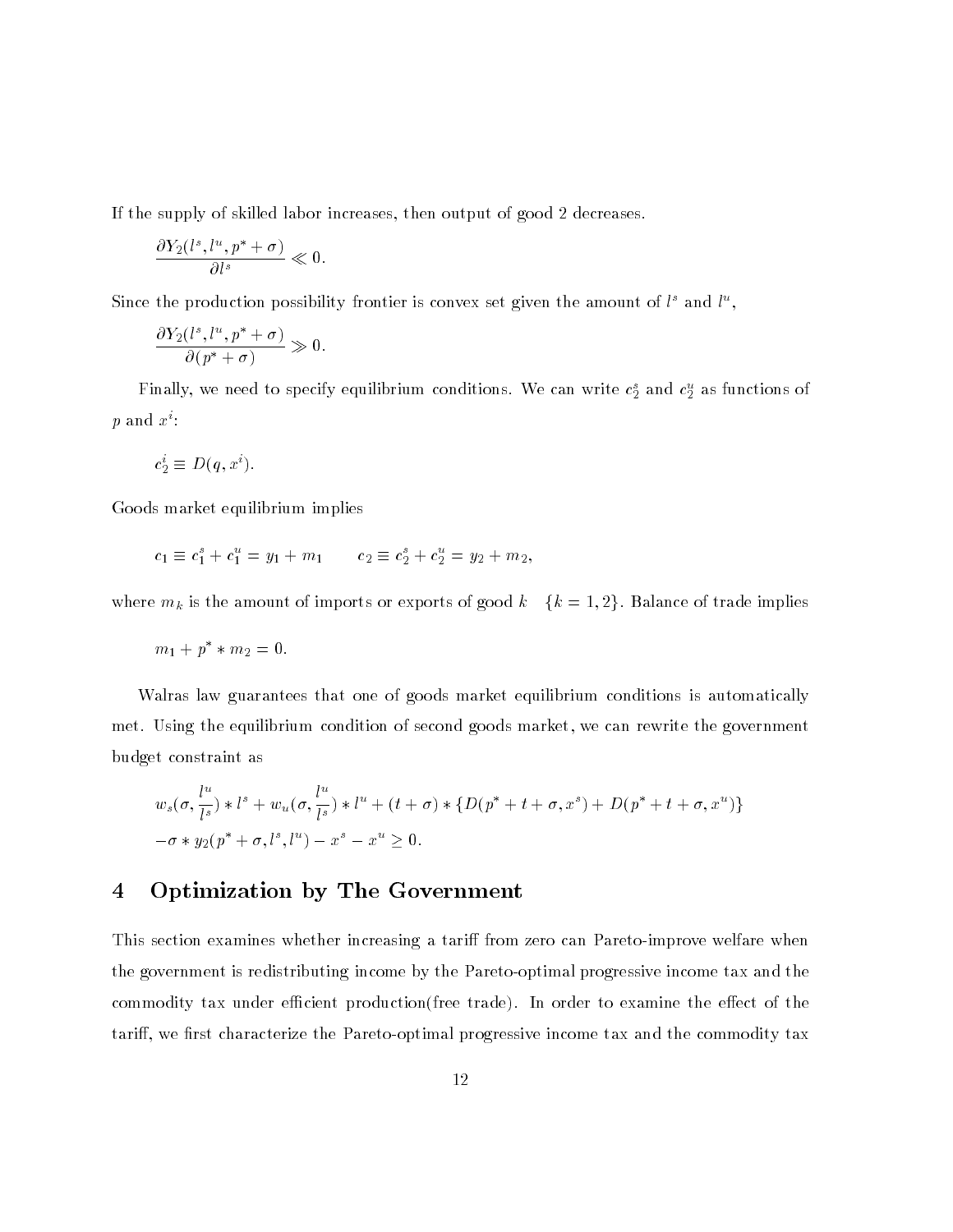under efficient production. The Pareto-optimal progressive income tax with the commodity tax for a given level of the tariff is obtained by solving the following problem:

Main Program

$$
\max_{\{x^s, x^u, l^s, l^u, t\}} V^s(v(p * + t + \sigma, x^s), l^s)
$$
\nsubject to\n
$$
V^u(v(p^* + t + \sigma, x^u), l^u)) \ge \bar{U}^u
$$
\n
$$
V^s(v(p^* + t + \sigma, x^s), l^s)) \ge V^s(v(p^* + t + \sigma, x^u), \Omega(\sigma, \frac{l^u}{l^s}) * l^u)
$$
\n(ICS)\n
$$
V^u(v(p^* + t + \sigma, x^u), l^u) \ge V^u(v(p^* + t + \sigma, x^s), \frac{l^s}{\Omega(\sigma, \frac{l^u}{l^s})})
$$
\n(ICU)

$$
w_s(\sigma, \frac{l^u}{l^s}) * l^s + w_u(\sigma, \frac{l^u}{l^s}) * l^u + (t + \sigma) * (D(p^* + t + \sigma, x^s) + D(p^* + t + \sigma, x^u))
$$
  

$$
-\sigma * y_2(p^* + \sigma, l^s, l^u) - x^s - x^u \ge 0
$$
 (BC)

 $\sigma$  is given.

The first constraint (MUC) addresses the exogenous minimum utility level of unskilled workers.  $U^{\pm}$  is the level of minimum utility determined by an exogenous factor.  $\pm$  1 ne Pareto-efficiency requires that the utility of the skilled worker be maximized for a utility level of unskilled workers. ICS is an incentive compatibility constraint arising from the progressive income tax system for skilled workers, and ICU is an incentive compatibility constraint for unskilled workers. BC is the government budget constraint. In the analysis below, we assume that production is diversing in interior points when  $\sigma = 0$ . Thus,  $\frac{\partial \bar{u}}{\partial l^s} = 0$  and  $\frac{\partial \bar{u}}{\partial l^u} = 0$  at  $\sigma = 0$ .

Let  $\mu$ ,  $\lambda_1$ ,  $\lambda_2$  and  $\lambda_3$  be the Lagrangian multiplier of MU, ICS, ICU and BC, respectively. I hen, the Lagrangian  $L(t^*, t^*, x^*, \sigma)$  for a given level of the tariff is

<sup>&</sup>lt;sup>12</sup>One obvious choice of  $\bar{U}^u$  would be the level of the utility of unskilled workers in the autarky equilibrium. However, the results of this paper do hold with greater generality.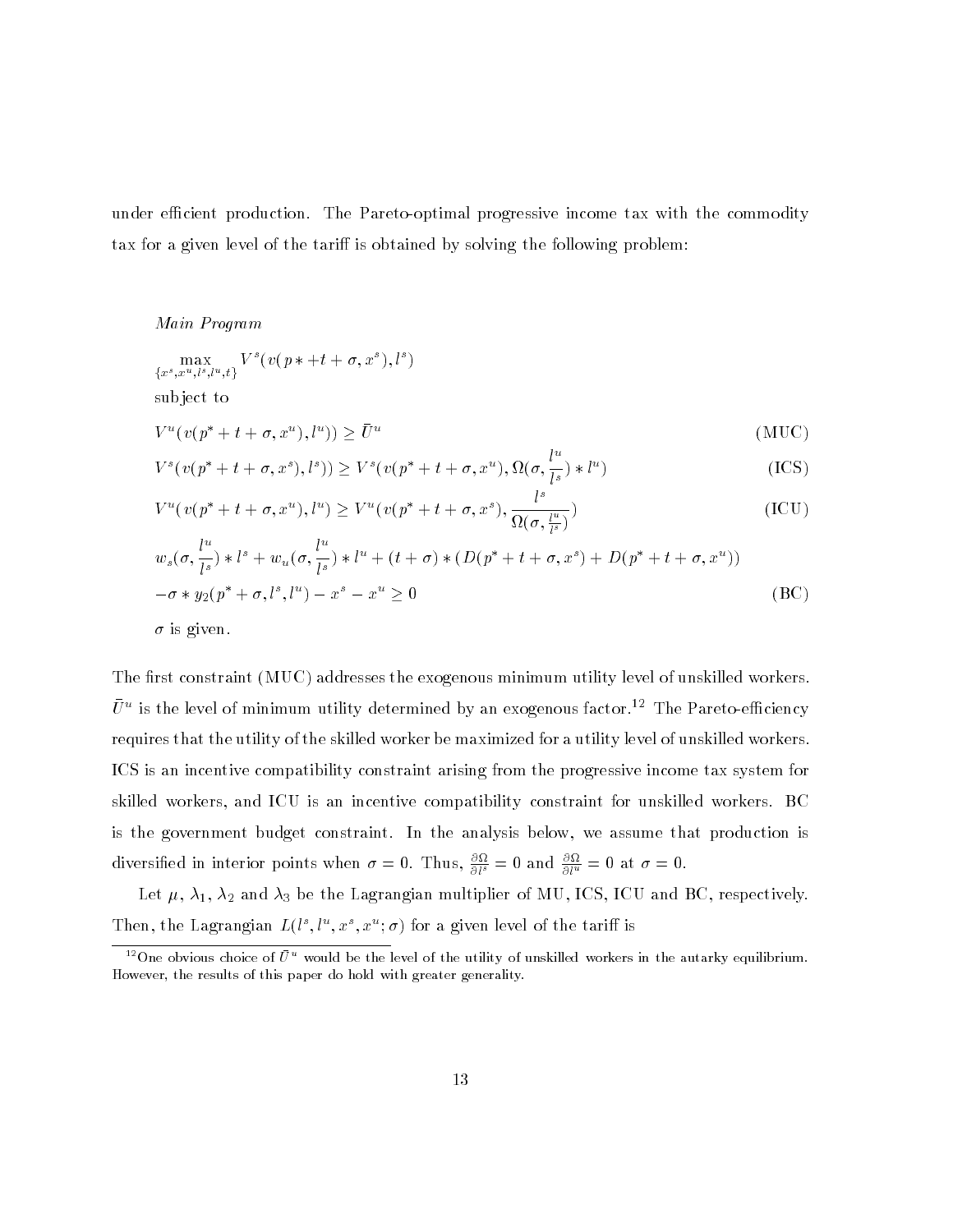$$
L(l^{s},l^{u},x^{s},x^{u};\sigma)
$$
  
\n
$$
\equiv V^{s}(v(p * + t + \sigma,x^{s}),l^{s}) + \mu\{V^{u}(v(p^{*} + t + \sigma,x^{u}),l^{u})) - \bar{U}^{u}\}\n+ \lambda_{1}\{V^{s}(v(p^{*} + t + \sigma,x^{s}),l^{s})) - V^{s}(v(p^{*} + t + \sigma,x^{u}),\Omega(\sigma,\frac{l^{u}}{l^{s}}) * l^{u})\}\n+ \lambda_{2}\{V^{u}(v(p^{*} + t + \sigma,x^{u}),l^{u}) - V^{u}(v(p^{*} + t + \sigma,x^{s}),\frac{l^{s}}{\Omega(\sigma,\frac{l^{u}}{l^{s}})})\}\n+ \lambda_{3}\{w_{s}(\sigma,\frac{l^{u}}{l^{s}}) * l^{s} + w_{u}(\sigma,\frac{l^{u}}{l^{s}}) * l^{u} + (t + \sigma) * (D(p^{*} + t + \sigma,x^{s}) + D(p^{*} + t + \sigma,x^{u}))\n- \sigma * y_{2}(p^{*} + \sigma,l^{s},l^{u}) - x^{s} - x^{u}\}\n\tag{12}
$$

For convenience, we define

$$
\frac{\partial V^i(v(q, x^i), l^i)}{\partial v(q, x^i)} \equiv V_1^{ii}, \qquad \frac{\partial V^i(v(q, x^i), l^i)}{\partial l^i} \equiv V_2^{ii}
$$
\n
$$
\frac{\partial V^i(v(q, x^j), \frac{w_j * l^j}{w^i})}{\partial v(q, x^j)} \equiv V_1^{ij} \quad (i \neq j), \qquad \frac{\partial V^i(v(q, x^j), \frac{w_j * l^j}{w^i})}{\partial \frac{w_j * l^j}{w^i}} \equiv V_2^{ij} \quad (i \neq j)
$$
\n
$$
\frac{\partial v(q, x^i)}{\partial q} \equiv v_q(q, x^i), \qquad \frac{\partial v(q, x^i)}{\partial x^i} \equiv v_x(q, x^i)
$$
\n
$$
\frac{\partial D(q, x^i)}{\partial q} \equiv D_q(q, x^i), \qquad \frac{\partial D(q, x^i)}{\partial x^i} \equiv D_x(q, x^i)
$$
\n
$$
i, j = s, u
$$
\n
$$
\frac{\partial \Omega}{\partial \sigma} \equiv \Omega_{\sigma}
$$

**Then, the first order conditions for**  $\iota^*, \iota^*, x^*, x^*$  **and**  $\iota$  **under emclent production(free trade)** are

$$
l^{s}: \frac{\partial L}{\partial l^{s}}\Big|_{\sigma=0} = V_{2}^{ss} + \lambda_{1}V_{2}^{ss} - \lambda_{2}V_{2}^{us} * \frac{1}{\Omega} + \lambda_{3}w_{s} = 0
$$
\n
$$
x^{s}: \frac{\partial L}{\partial x^{s}}\Big|_{\sigma=0} = V_{1}^{ss} * v_{x}(p^{*} + t, x^{s}) + \lambda_{1} * V_{1}^{ss}v_{x}(p^{*} + t, x^{s})
$$
\n
$$
(13)
$$

$$
-\lambda_2 V_1^{us} * v_x(p^* + t, x^*) + \lambda_3 * t * D_x(p^* + t, x^*) - \lambda_3 = 0
$$
\n(14)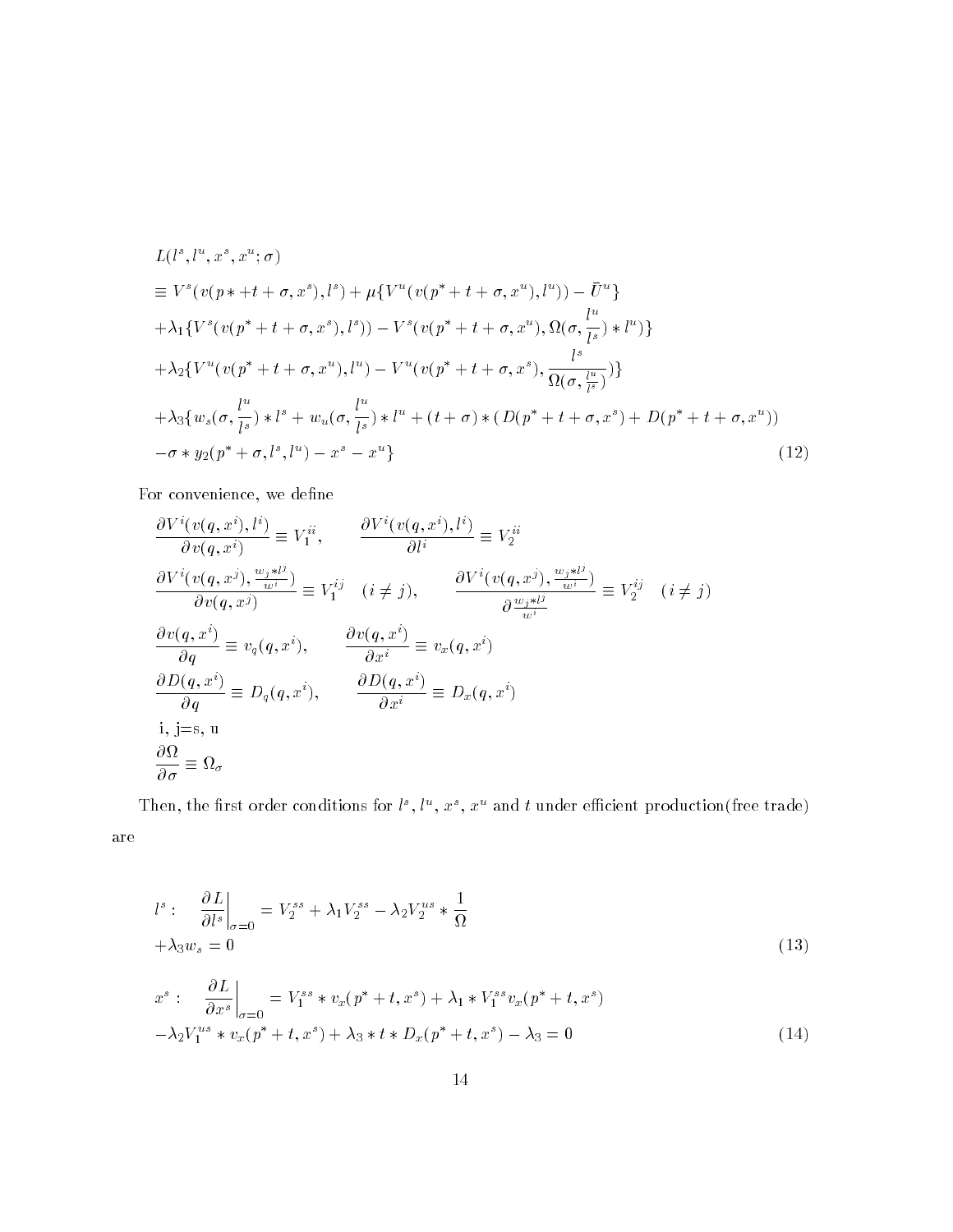$$
l^u: \quad \frac{\partial L}{\partial l^u}\Big|_{\sigma=0} = \mu V_2^{uu} - \lambda_1 V_2^{su} * \Omega(p) + \lambda_2 V_2^{uu} + \lambda_3 w_u = 0 \tag{15}
$$

$$
x^{u}: \frac{\partial L}{\partial x^{u}}\Big|_{\sigma=0} = \mu V_{1}^{uu} * v_{x}(p^{*} + t, x^{u}) - \lambda_{1}V_{1}^{su} * v_{x}(p^{*} + t, x^{u}) + \lambda_{2}V_{1}^{uu} * v_{x}(p^{*} + t, x^{u}) + \lambda_{3} * t * D_{x}(p^{*} + t, x^{u}) - \lambda_{3} = 0
$$
\n(16)

$$
t: \frac{\partial L}{\partial t}\Big|_{\sigma=0} = V_1^{ss}v_q(p^* + t, x^s) + \mu V_1^{uu}v_q(p^* + t, x^u)
$$
  
+  $\lambda_1 \{V_1^{ss}v_q(p^* + t, x^s) - V_1^{su}v_q(p^* + t, x^u)\}$   
+  $\lambda_2 \{V_1^{uu}v_q(p^* + t, x^u) - V_1^{us}v_q(p^* + t, x^s)\}$   
+  $\lambda_3 \{D(p^* + t, x^s) + D(p^* + t, x^u)$   
+  $t * D_q(p^* + t, x^s) + t * D_q(p^* + t, x^u)\}$  = 0 (17)

First, we characterize the optimal commodity tax under efficient production(free trade). By using the first order conditions  $(14)$ ,  $(16)$ , the Roy's identity about sub-indirect utility function and the Slutsky equation, equation (17) becomes(see Appendix)

$$
\lambda_3 * t * \left\{ \frac{\partial h(p^* + t, v^s)}{\partial q} + \frac{\partial h(p^* + t, v^u)}{\partial q} \right\} = 0
$$
\n(18)  
\nwhere  $h(p^* + t, v^i)$  is the Hicksian demand function and  $v^i = v(p + t, x^i)$ . Since  $\lambda_3$  is the marginal

utility of the government budget, it is strictly positive. From the assumption of a strictly quasiconcave utility function, the partial derivative of the Hicksian demand with respect to price is strictly negative. This implies  $t = 0$ . Thus, the government should not use a commodity tax for income redistribution when the government provides a Pareto-optimal progressive income tax system under efficient production(free trade) and the utility function is weakly separable.

Result 1 If the government uses a Pareto-optimal progressive income tax system and if the utility function is weakly separable between goods and labor, then the government should notuse commodity taxes for income redistribution under efficient production(free trade).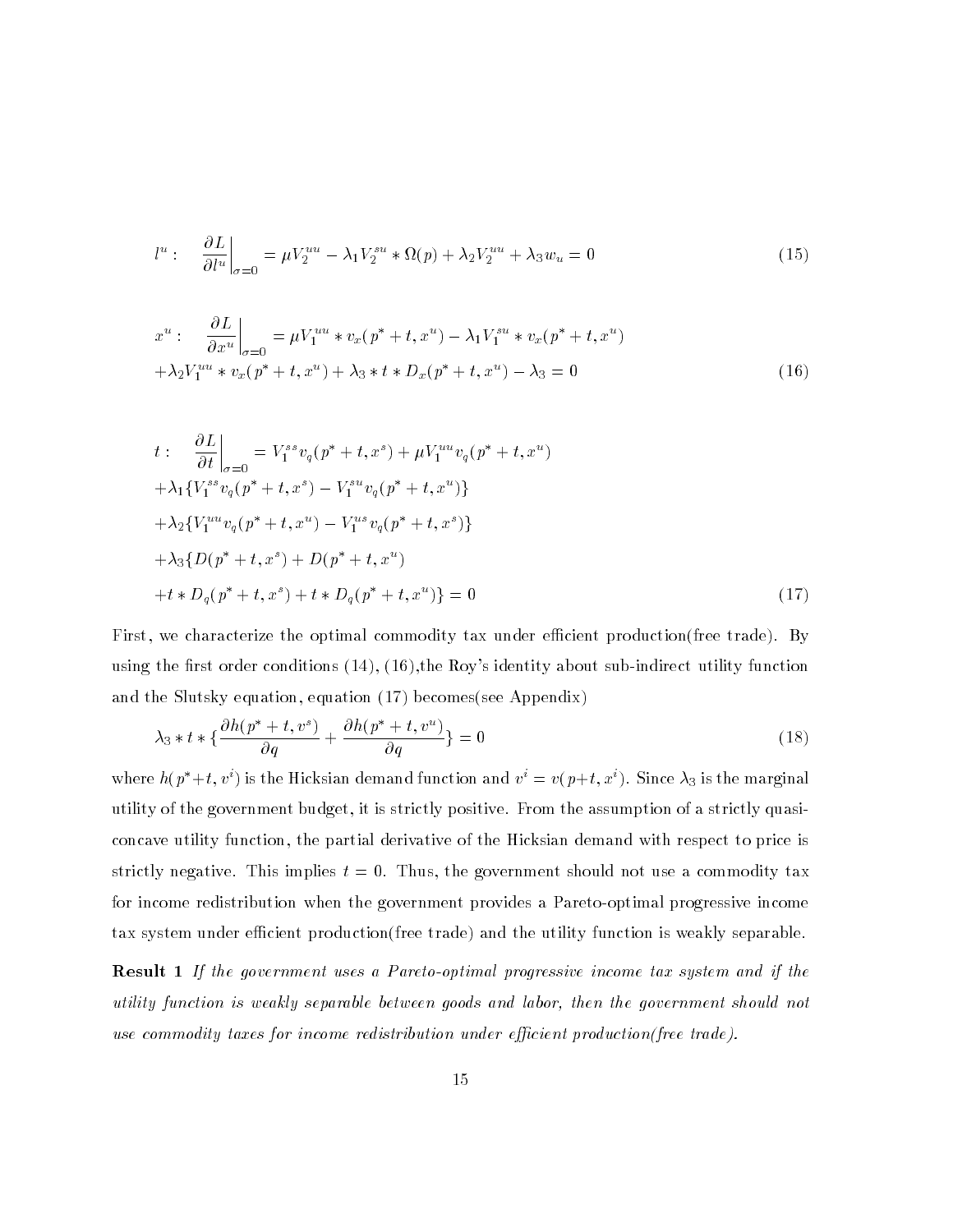This is a restatement of the well-known result in the public finance literature that if the marginal cost of production is constant, then non-uniform commodity taxes should not be used for income redistribution in a closed economy under a progressive income tax system. For reference, see Atkinson and Stiglitz(1976,1980), Laffont and Tirole(1993), Christiansen(1984) and Konishi(1995). However, note that Result 1 does not hold if the utility function is not weakly separable. As we will show in the Appendix, if the utility function is not weakly separable, then commodity taxes are generally not zero and the sign of the commodity tax depends on the complementarity of the good with leisure.

Next, we examine the first order conditions for  $\iota^*, \iota^*, x^*$  and  $x^*$  . I hose first order conditions show that  $\mu$ ,  $\mu$  as for the values of 1 and 2, the value of 1 and 2 depend on the value of  $U$  . There are three possible cases to be considered.

1. Redistributive case:  $\mathbf{1}_{1}$   $\mu$  or and  $\mathbf{1}_{2}$  =0.1

This case is the focus of most of the optimal progressive income tax literature and is called 'normal case' by Stiglitz(1982). When  $\lambda_1 \gg 0$  and  $\lambda_2 = 0$  , ICS is binding and ICU is not binding. Therefore, high-wage workers mimic low-wage workers, but low-wage workers do not mimic high-wage workers because the government redistribute income from highwage workers to low-wage workers sufficiently. In this case, high-wage workers pay taxes and low-wage workers receive subsidies. This case is more likely if the government sets  $\bar{U}^u$  at relatively high level.

 $2.$  Regressive case:  $1 \cdot 1$  = 0 and  $1 \cdot 2 \cdot 0$  .

 $W = \frac{1}{2}$  or  $\frac{1}{2}$  is  $\frac{1}{2}$  ,  $\frac{1}{2}$  ,  $\frac{1}{2}$  ,  $\frac{1}{2}$  ,  $\frac{1}{2}$  ,  $\frac{1}{2}$  ,  $\frac{1}{2}$  ,  $\frac{1}{2}$  ,  $\frac{1}{2}$  ,  $\frac{1}{2}$  ,  $\frac{1}{2}$  ,  $\frac{1}{2}$  ,  $\frac{1}{2}$  ,  $\frac{1}{2}$  ,  $\frac{1}{2}$  ,  $\frac{1}{2}$  , workers mimic high wage workers but high-wage workers do not mimic low-wage workers because the government transfers income from low-wage workers to high-wage workers. In this case, low-wage workers pay taxes and high-wage workers receive subsidies. This case is more likely if the government sets  $\bar{U}^u$  at a medium relatively lower level.

3. First best case:  $\lambda_1 = 0$  and  $\lambda_2 = 0$ .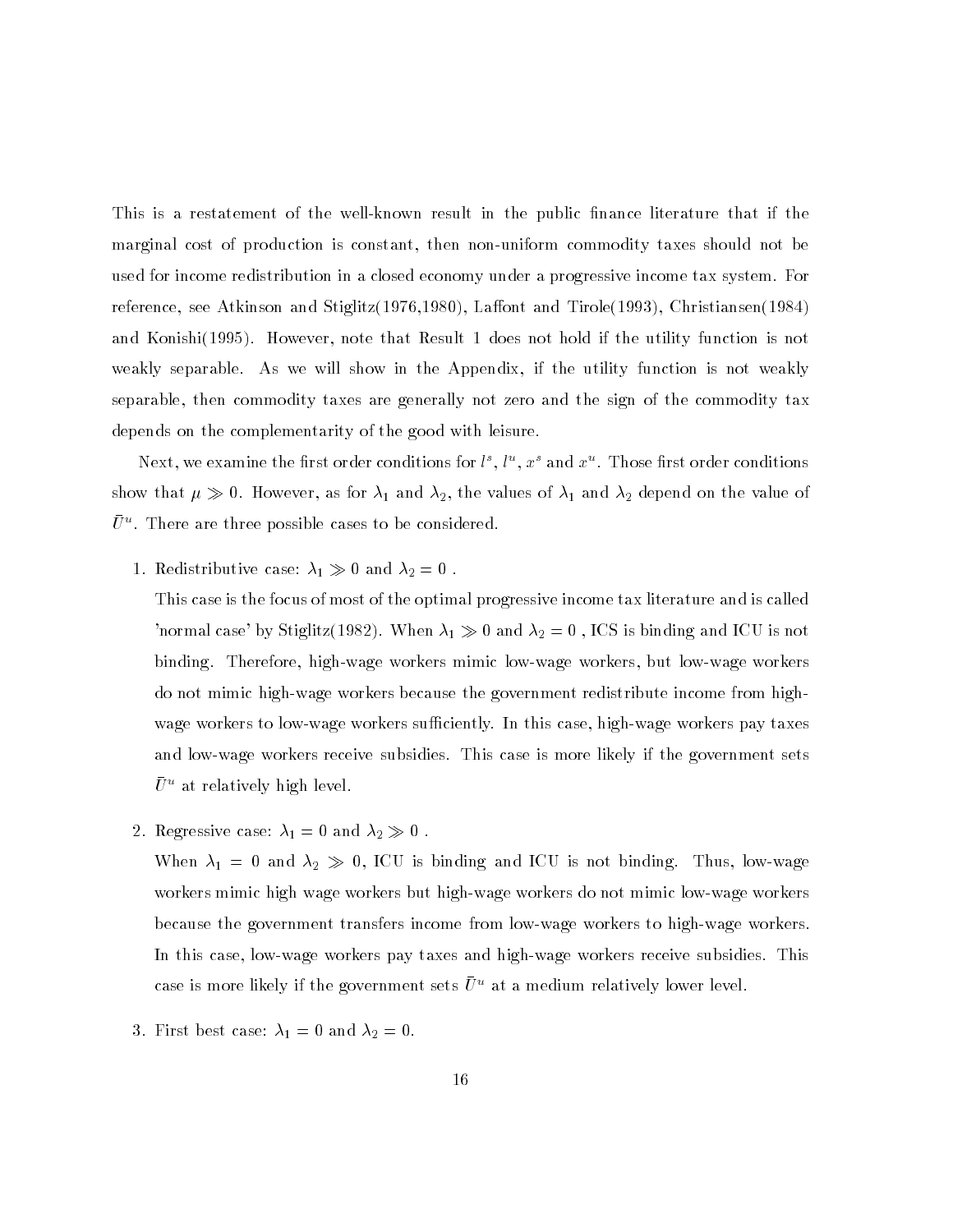In this case neither ICS nor ICU is binding. From the *Main Program*, it is clear that the solution in this case coincides with the Pareto-efficient allocation under the regime of perfect income transfer because the problem under the regime of perfect income transfer is to maximize ob jective function under the constraints of only MU and BC. Therefore, the allocation in this case becomes the first best allocation. For example, from equation  $(13)$ ,  $(14)$ ,  $(15)$  and  $(16)$ ,

$$
\frac{V_2^{ss}}{V_1^{ss}} = -w_s \qquad \frac{V_2^{uu}}{V_2^{uu}} = -w_u \tag{19}
$$

Thus, the marginal rate of substitution is equal to wage rate for both types of workers. This case is more likely if the government sets  $\bar{U}^u$  at the medium level and when the government's income transfer is relatively small. <sup>13</sup>

#### 4.1 The Effect of A Tariff

This subsection will show that if the government increases the tariff from zero and adjusts other policies optimally, then welfare is Pareto-improved. To check for the robustness, it is useful to consider two cases: the case where the commodity tax is optimally adjusted, and the case where the commodity tax is fixed at zero. The first case measures the effect of a production distortion and the second case measures the effect of both a consumption distortion and a production distortion. Let  $\{x^-(\sigma), \iota^-(\sigma), x^-(\sigma), \iota^-(\sigma), \iota(\sigma)\}$  be the solution of the *Main Program.* The utility of skilled workers from this allocation is  $V^s(v(p^* + \sigma + t(\sigma), x^s(\sigma)), l^s(\sigma))$ . Then, the first case is measured by  $\frac{dV^-(v(p + \sigma + t(\sigma), x^-(\sigma)), \ell^-(\sigma))}{d}$  $\sim$   $\sim$  $\Big|_{\sigma=0}$  and the second case is measured by  $\frac{d V^-(v(p+\sigma,x^-(\sigma)),l^-(\sigma))}{d}$  $\sim$   $\sim$ and the state of the state of the state of  $\vert_{\sigma=0}$ . Although two effects are conceptually different, the envelope theorem shows that both effects are equal(see Figure 2) and are calculated as follows:

$$
\left. \frac{d V^s(v(p^* + \sigma, x^s(\sigma)), l^s(\sigma))}{d \sigma} \right|_{\sigma=0} = \left. \frac{d V^s(v(p^* + \sigma, x^s(\sigma)), l^s(\sigma))}{d \sigma} \right|_{\sigma=0} = \left. \frac{\partial L}{\partial \sigma} \right|_{\sigma=0}.
$$

 $13$ It is easy to check that the case where  $\lambda_1 \gg 0$  and  $\lambda_2 \gg 0$  does not occur when the utility function is weakly separable.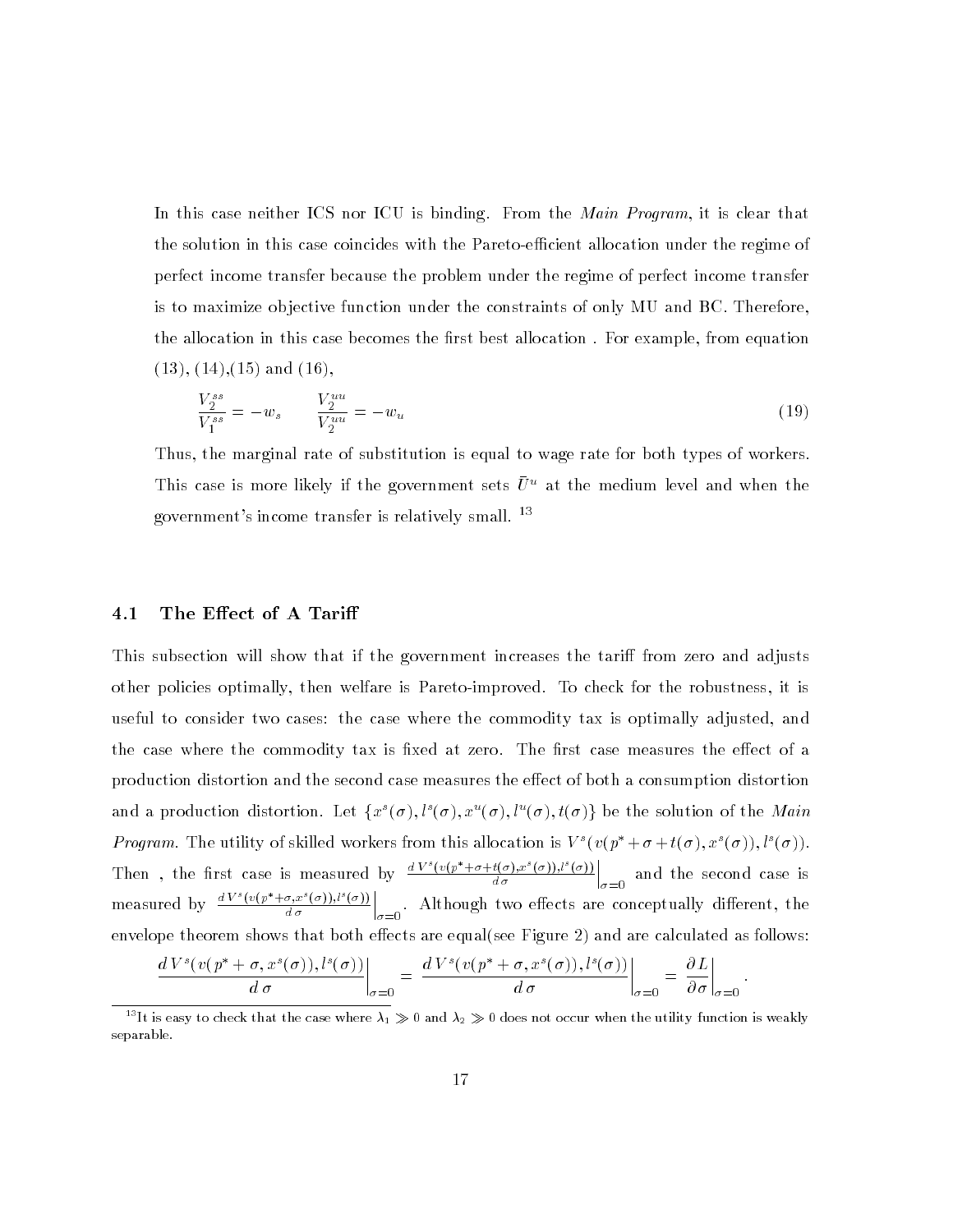Then, from the equation  $(12)$ , the effect of increasing a tariff from zero is

$$
\frac{\partial L}{\partial \sigma}\Big|_{\sigma=0} = V_1^{ss} v_q(p^* + t + \sigma, x^s) + \mu V_1^{uu} v_q(p^* + t + \sigma, x^u)
$$
  
\n
$$
\lambda_1 \{V_1^{ss} v_q(p^* + t + \sigma, x^s) - V_1^{su} v_q(p^* + t + \sigma, x^u)\}
$$
  
\n
$$
\lambda_2 \{V_1^{uu} v_q(p^* + t + \sigma, x^u) - V_1^{us} v_q(p^* + t + \sigma, x^s)\}
$$
  
\n
$$
+ \lambda_3 \{\frac{\partial w_s}{\partial \sigma}(\sigma) * l^s + \frac{\partial w_u}{\partial \sigma}(\sigma) * l^u + D(p^* + t + \sigma, x^u) + D(p^* + t + \sigma, x^s)
$$
  
\n
$$
-y_2 + t * D_q(p^* + t + \sigma, x^s) + t * D_q(p^* + t + \sigma, x^u)\}
$$
  
\n
$$
- \lambda_1 V_2^{su} * \Omega_{\sigma} * l^u
$$
  
\n
$$
- \lambda_2 V_2^{us} \{-\frac{\Omega_{\sigma}}{\Omega^2}\} * l^s
$$
  
\nBy using the Roy's identity, equation (14) and equation (16), equation(20) becomes

$$
\frac{\partial L}{\partial \sigma}\Big|_{\sigma=0} = -c_2^s * \lambda_3 - c_2^u * \lambda_3 - \lambda_1 * V_2^{su} \Omega_{\sigma} * l^u - \lambda_2 * V_2^{us} \frac{-\Omega_{\sigma}}{\Omega^2} * l^s
$$
  
+  $\lambda_3 * \left\{\frac{\partial w_s}{\partial \sigma} * l^s + \frac{\partial w_u}{\partial \sigma} * l^u + D(p^*, x^s) + D(p^*, x^u) - y_2\right\}$ . (21)  
From perfect competition and the envelope theorem(see Appendix 2),

$$
\frac{\partial w_s}{\partial \sigma}(\sigma) * l^s + \frac{\partial w_u}{\partial \sigma}(\sigma) * l^u = y_2 \quad . \tag{22}
$$

Therefore, equation (21) can be rewritten

$$
\left. \frac{\partial L}{\partial \sigma} \right|_{\sigma=0} = -\lambda_1 * V_2^{su} \Omega_{\sigma} * l^u - \lambda_2 * V_2^{us} \frac{-\Omega_{\sigma}}{\Omega^2} * l^s \quad .
$$

The above equation indicates that the effect of increasing the tariff from zero critically depends on the structure of the progressive tax system under free trade because  $\lambda_1$  and  $\lambda_2$  show the structure of the progressive income tax system under free trade. There are again three possible cases that need to be considered:

1. Redistributive case:  $\mathbf{1}_{1}$   $\mu$  or and  $\mathbf{1}_{2}$  = 0

When  $\lambda_1$  is strictly greater than zero and  $\lambda_2$  is equal to zero, then the progressive income tax system is 'redistributive' under efficient production. In this case the effect of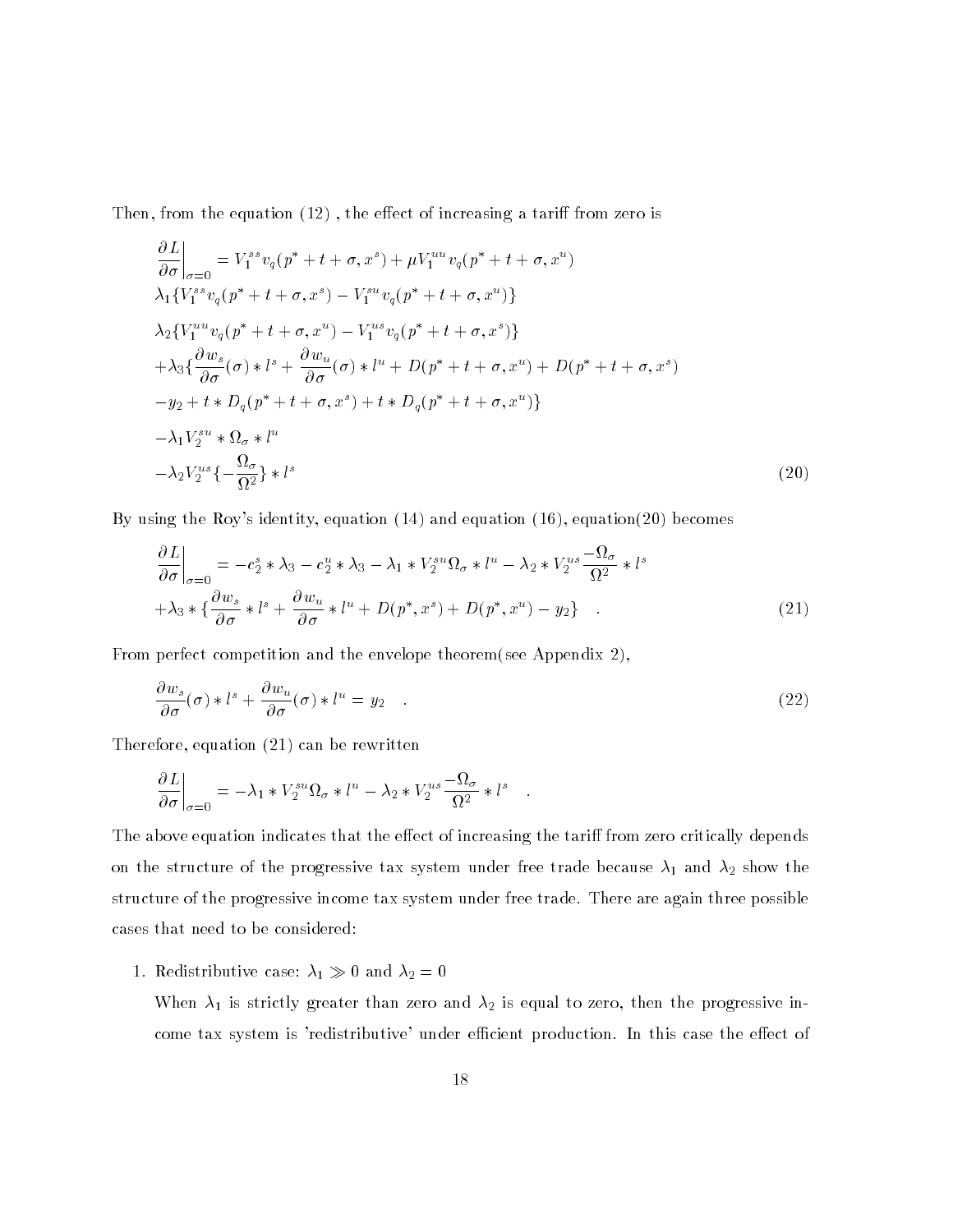increasing the tariff from zero is

$$
\left. \frac{\partial L}{\partial \sigma} \right|_{\sigma=0} = -\lambda_1 \ast V_2^{su} \Omega_{\sigma} \ast l^u \gg 0 \tag{23}
$$

Thus, imposing a tariff or an export subsidy on a low-wage labor intensive good Paretoimproves welfare. In equation (23),  $\lambda_1$  is the shadow price of the incentive compatibility constraint of high-wage workers. When the government redistributes income from highwage workers to the low-wage workers, high-wage workers have an incentive to mimic low-wage workers to work less. In order to avoid the situation where the high-wage workers mimic low-wage workers, the government needs to impose some constraints on the progressive tax system.  $\lambda_1$  measures the (shadow) cost of one of such constraints.

 $2.$  Regressive case.  $1 - 0$  and  $2 \times 0$ 

When  $\lambda_1$  is equal to zero and  $\lambda_2$  is strictly greater than zero, then the progressive income tax is 'regressive' under efficient production. In this case, the effect of increasing the tariff from zero is

$$
\left. \frac{\partial L}{\partial \sigma} \right|_{\sigma=0} = \lambda_2 * V_2^{us} \frac{\Omega_{\sigma}}{\Omega^2} * l^s \ll 0
$$

Therefore, imposing a tariff on high-wage labor intensive good Pareto-improves welfare.

3. First best case.  $\lambda_1 = 0$  and  $\lambda_2 = 0$ 

In this case,  $\frac{1}{\partial \sigma}\Big|_{\sigma=0}$  $\Big|_{\sigma=0} = 0$ . This does not mean that the tariff does not change the welfare when the progressive income tax system is the first best. It only means that the first order effect of the tariff on welfare is zero because when the allocation is the first best,  $\sigma = 0$  is the optimal level of the tariff. Figure 3 illustrate this situation.

From the examination of three cases, we obtain the following proposition.

Proposition 1 ( Stolper-Samuelson Theorem under A Progressive Income Tax System ) Consider a country which is engaged in free trade(efficient production) in a small open economy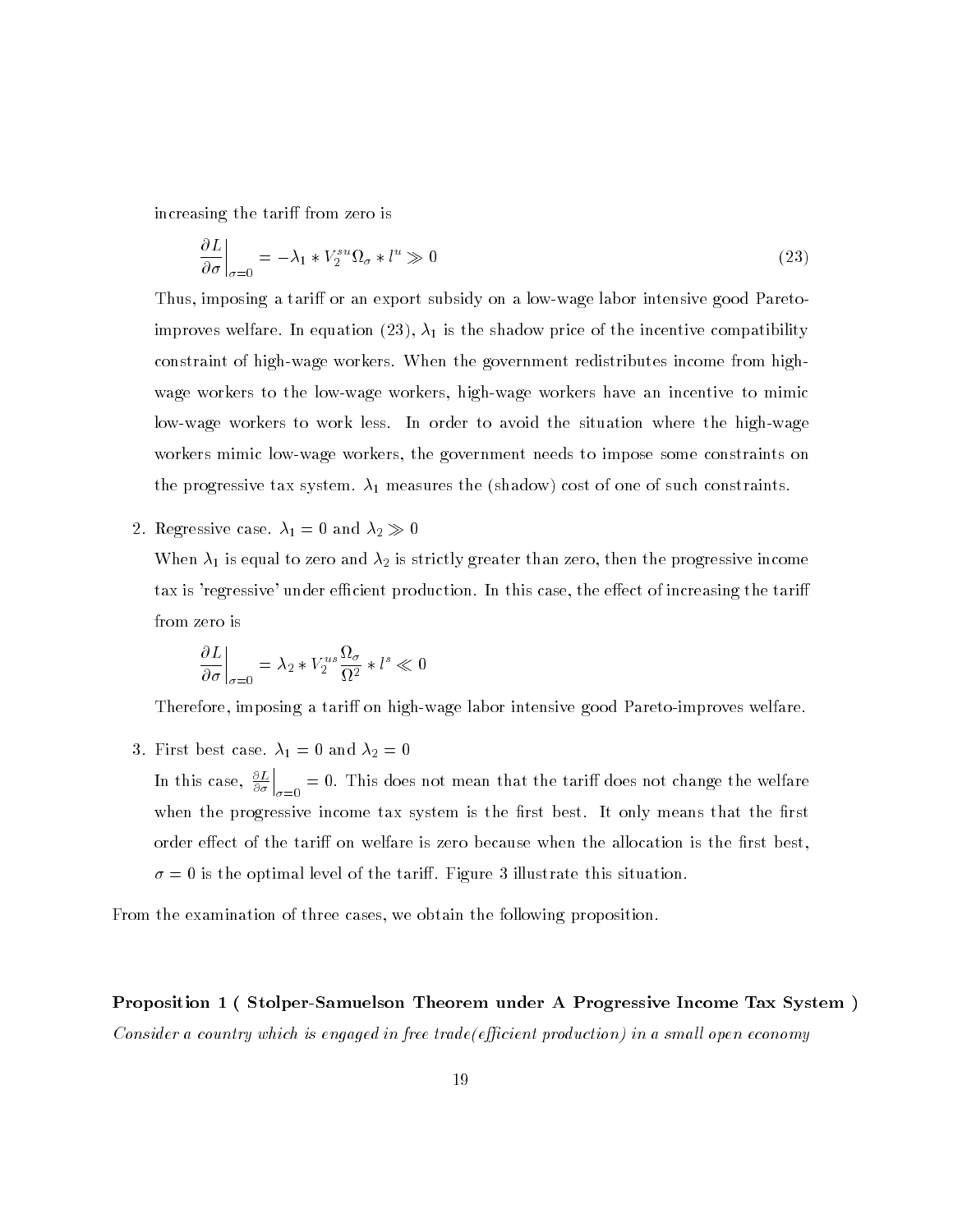and whose production is diversified. Suppose the government of the country is using a Paretooptimal progressive income tax under free trade and the tax system is 'redistributive.' Then,imposing a tariff (or providing an export subsidy) on a low-wage labor intensive good improves welfare of both high-wage and low-wage workers. If the income tax system is 'regressive', thenimposing a tariff  $\int$  or providing an export subsidy) on a high-wage labor intensive good improves welfare of both types of workers.

The main idea of this proposition is that the government can Pareto-improve welfare by imposing a tariff or an export subsidy on a good which intensively uses workers to whom the government transfers income. Thus, tariffs or export subsidies function as a partial substitute for a Pareto-optimal progressive income tax system.

This result seems to contradict to the conclusion of the Stolper-Samuelson theorem in international trade theory. The Stolper-Samuelson theorem says that if the government imposes a tariff on an unskilled labor intensive good, then the welfare of unskilled labor increases and the welfare of skilled labor decreases. However, our proposition asserts that if income is redistributed by a progressive income tax system, then imposing a tariff benefits everyone because it reduces the incentive problem of the tax system and makes the tax system more efficient.

The intuition of this proposition is as follows. Suppose that the government is redistributing income from high-wage workers to low-wage workers. The incentive problem causes low-wage workers to supply less labor than is optimal. Suppose that the government begins to impose a tariff marginally on a low-wage labor intensive good. Then, by the Stolper-Samuelson theorem, the real wage of low-wage workers increases and the real wage of high-wage workers decreases. Thus, the tariff does not Pareto-improve welfare initially. On the other hand, since the wage differential becomes smaller, the government need less income transfer from high-wage workers to low-wage workers. Then, the government can redesign the progressive income tax system so that the disincentive effect on labor supply is mitigated. As a result, low-wage workers become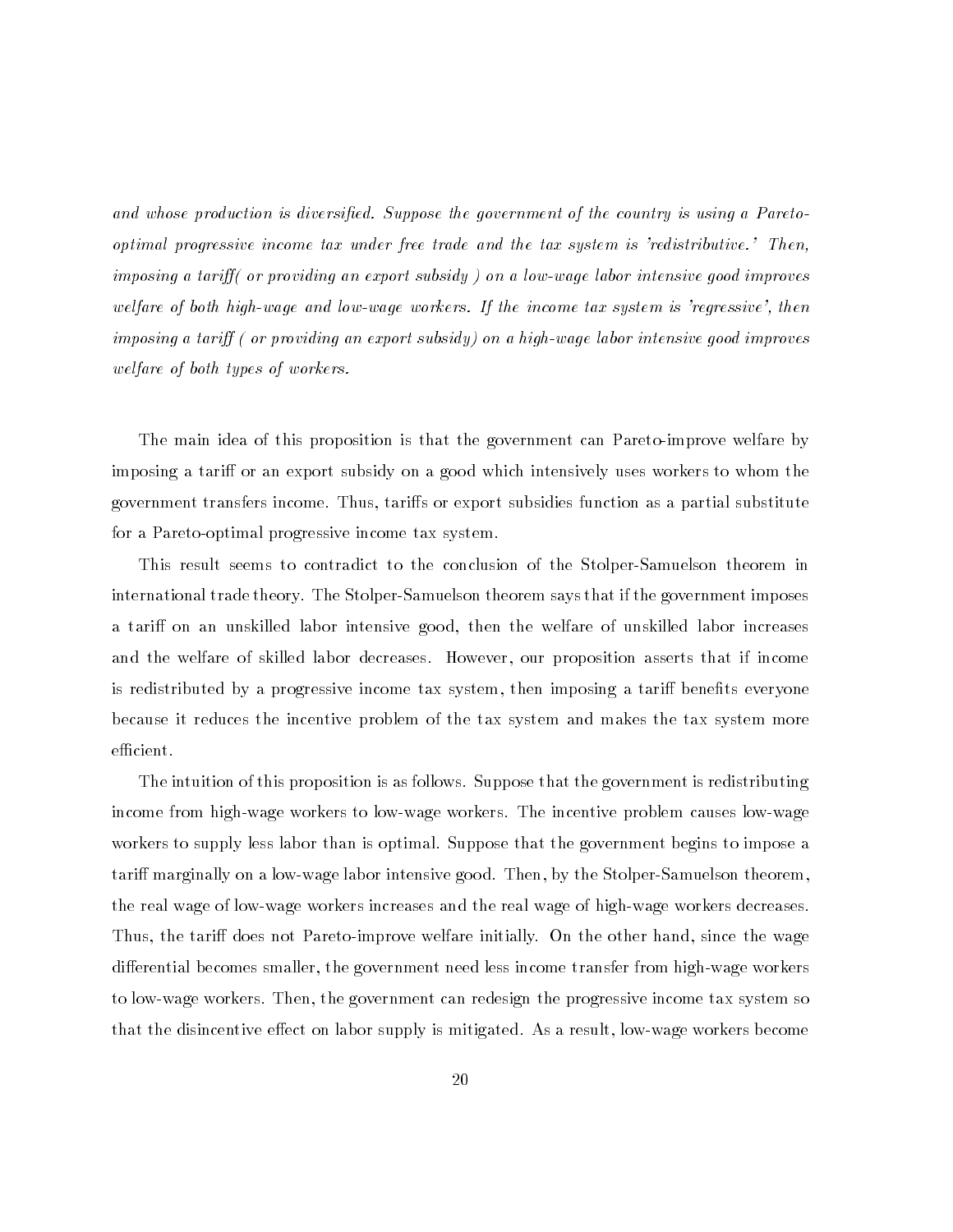willing to work more, earn more and need less transfer. Thus, the tax burden of high-wage workers is reduced. Furthermore, the reduction of the tax burden offsets the decrease of the wage of high-skilled workers completely. Thus, the utility level of high-wage workers becomes better off and the tariff on the low-wage intensive good Pareto-improves welfare.

One question to the above argument is why the reduction of the tax burden of high-wage workers is enough to compensate for the effect of the decrease of the real wage of high-wage workers. The basic reason is that to relax the incentive compatibility constraint has the first order effect while the distortion by the tariff has only the second order effect. Figure 4 will demonstrate the basic mechanism. In Figure 4, we analyze the effect of a production subsidy instead of a tariff because the essential economic mechanism comes from production distortion and it also makes the geometric analysis possible. In Figure 4, an unskilled worker chooses the point  $P$  and a skilled worker chooses point  $X$  and the progressive income tax system is 'redistributive'. PQ is the amount of the subsidy to the unskilled worker and  $YX$  is the amount of the tax from the skilled worker. We call the indifference curve from  $P$  to  $R$  'the Laffer curve for unskilled workers,' because the government can reduce the amount of the subsidies to the unskilled workers by decreasing the marginal tax rate for them and making them work more with the same utility level. However, since the skilled workers have also an incentive to select any point on  $PR$ , the the government cannot implement the point on 'the Laffer curve for unskilled workers.'

Suppose that the government now begins to provide a production subsidy for the good 2. Then, since the wage of the unskilled workers goes up and the wage of the skilled workers goes down, the indifference curve of the unskilled workers shifts down and the indifference curve of the skilled workers shifts up. As a result, the government can decrease the marginal tax rate for the unskilled workers and make them work more and choose the point,  $P$  , on 'the Laffer curve for unskilled workers.' This change from  $P$  to  $P^*$  can be decomposed into two effect: from P to  $P^{**}$  and from  $P^{**}$  to  $P^*$  where  $P^{**}$  is the intersection between new indifference curve of the unskilled workers and the horizontal axis from the point  $P$ . By noting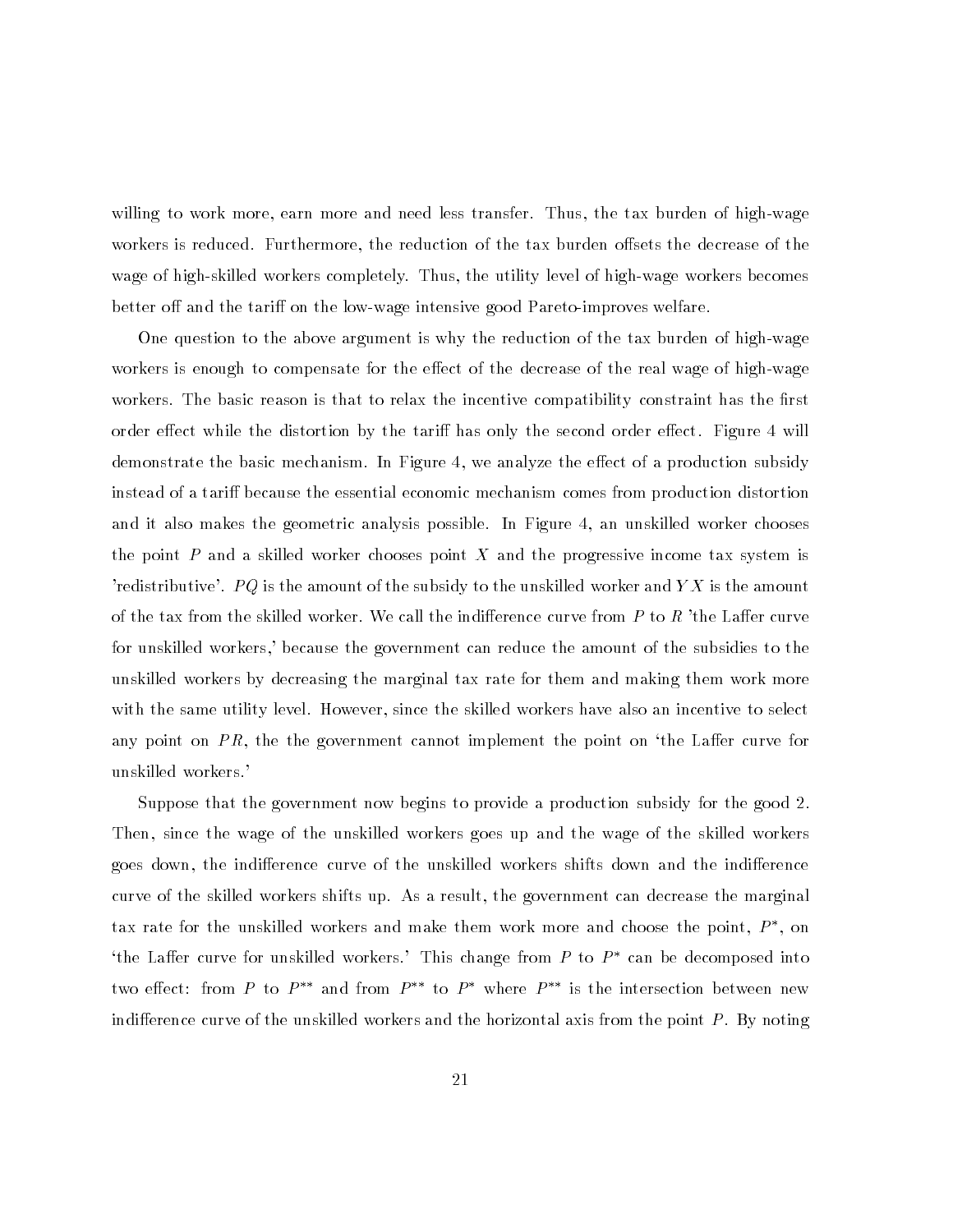that  $PQ - P^{**}Q^{**} = l^u * \frac{\partial w^-}{\partial \sigma}$ , the decrease of the subsidies to the unskilled workers is calculated as follows:

$$
PQ - P^*Q^* = PQ - P^{**}Q^{**} + P^{**}Q^{**} - P^*Q^* = l^u * \frac{\partial w^u}{\partial \sigma} + \beta,
$$

where  $\beta$  is some positive value.

On the other hand, since the wage of the skilled workers decreases, their tax burden needs to be reduced if the government wants to keeping them at least well off. Then, the necessary reduction of the tax burden is

$$
YX - Y^*X^* = l^s * \frac{\partial w^s}{\partial \sigma}
$$

Finally, the amount of the production subsidy for the good 2 is  $y_2$ . Thus, the change of the government revenue is

$$
l^s * \frac{\partial w^s}{\partial \sigma} + l^u * \frac{\partial w^u}{\partial \sigma} + \beta - y_2.
$$

Since  $l^s * \frac{\partial w^s}{\partial \sigma} + l^u * \frac{\partial w^s}{\partial \sigma} = y_2$ , the government revenue increases even if the utility of worker is kept constant. This implies that the production subsidy can Pareto-improve welfare.

In the above analysis, we focused on the infinitesimal change of the tariff and the local property of the equilibrium. Suppose that the local maxima is the global maxima and the tax system is 'redistributive.' Then, the first order condition for the *optimal tariff* is

$$
-\lambda_1 * V_2^s * \Omega_\sigma * l^u - \sigma * \lambda_3 \frac{\partial y_2}{\partial \sigma} = 0
$$
\n(24)

And, the first order condition for the *optimal commodity tax* is

$$
(t + \sigma) * \lambda_3 * \{\frac{\partial h(p^* + t, v^s)}{\partial q} + \frac{\partial h(p^* + t, v^u)}{\partial q}\} = 0
$$
\n(25)

\nSince the partial derivative of the Hicksian demand function with respect to price is strictly

negative from the assumption of substitutability between goods, the above first order condition for the commodity tax implies that  $t = -\sigma$ . Therefore, when the utility function is weakly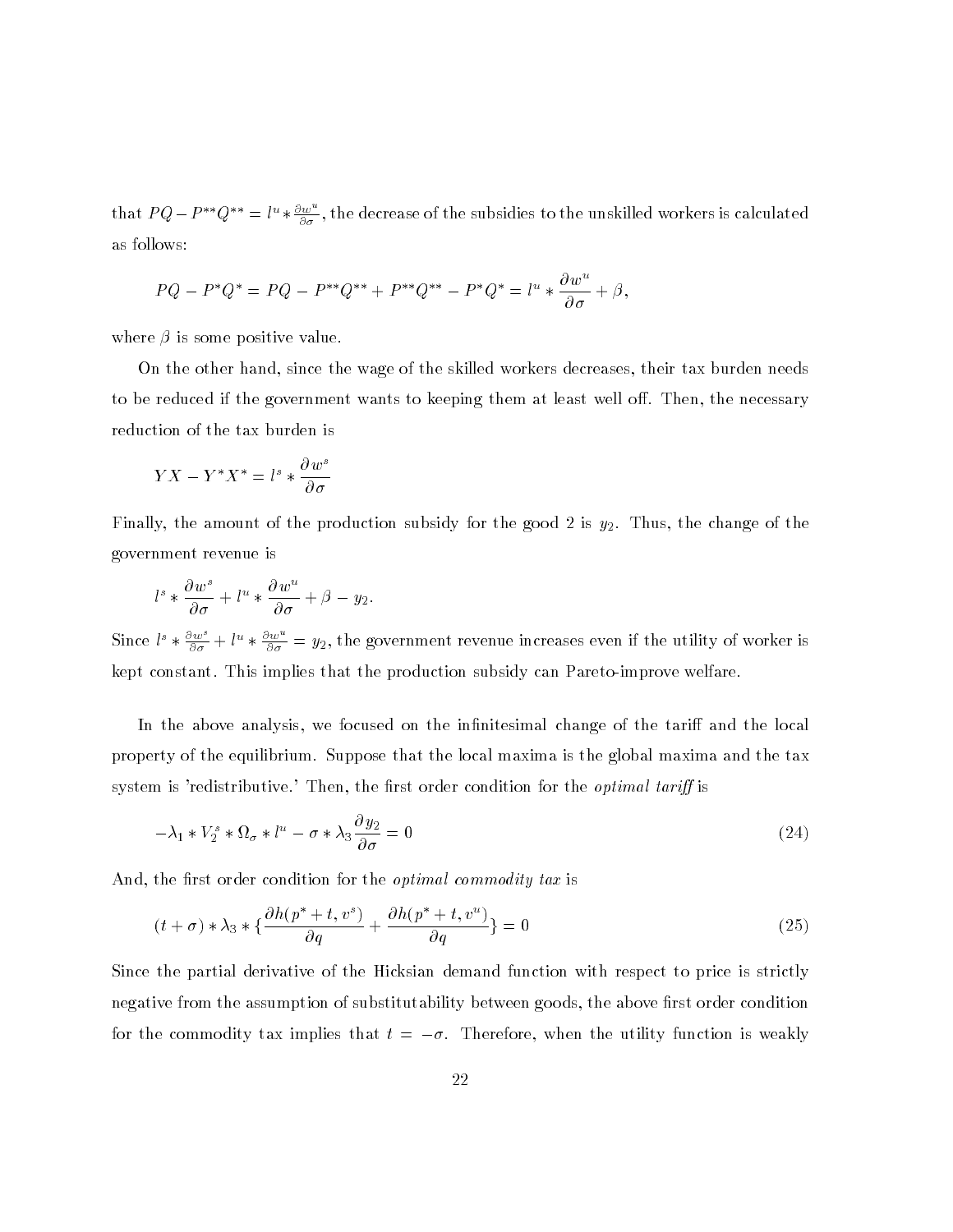separable and if the non-zero optimal tariff is chosen under a progressive income tax system, then the commodity tax is chosen so that the commodity tax offsets the effect of the tariff on consumption distortion.14

**Result 2** If the government uses a Pareto-optimal progressive income tax system and a tariff and if the utility function is weakly separable, then the optimal commodity tax is used to offset the consumption distortion of the tariff.

In the above analysis, we did not specify the level of  $U^*$ . Inerefore, Proposition 1 does not state whether the government restricts trade or enhances trade. In another word, Proposition 1 does not say whether the government imposes a tariff or provides an export subsidy. If we additionally assume that the government maintain the level of the utility of workers at least at the autarky equilibrium level, then the following proposition is obtained.

**Proposition 2 (Pattern of Trade Intervention)** If the government maintains the level of utility of workers at least at the autarky equilibrium level, then the Pareto-optimal tax systemrestricts trade and imposes a tariff when the amount of income redistribution is large.

From the Stolper-Samuelson theorem, if a country moves from an autarky equilibrium to free trade, then the factor which is used intensively in import-competing sector is hurt and the factor which is used intensively in exporting sector gains. Thus, the government transfers

<sup>&</sup>lt;sup>14</sup>Readers might argue that, from the equation (25), the distortion of consumption goods is not necessary for the Pareto-optimal allocation, and what is necessary for Pareto-optimal allocation is the production distortion. Although this argument is true when the utility function is weakly separable between goods and labor, it is not generally true when the utility function is not weakly separable. When the government implements the progressive income tax and, as a result, the disincentive effect on labor supply exists, it is possible to mitigate this disincentive effect by imposing commodity taxes on the goods which are complement to leisure, although it is not possible to eliminate disincentive effect completely. By reducing the consumption of the goods which are complement to leisure, the government can increase the labor supply. Thus, it is optimal to use the commodity tax even under free trade when the government use a progressive income tax system and the utility function is not weakly separable. In Appendix , we will show that both the consumption distortion and the production distortion are optimal in equilibrium if goods are complement or substitute to leisure and if the government uses the progressive income tax to redistribute income.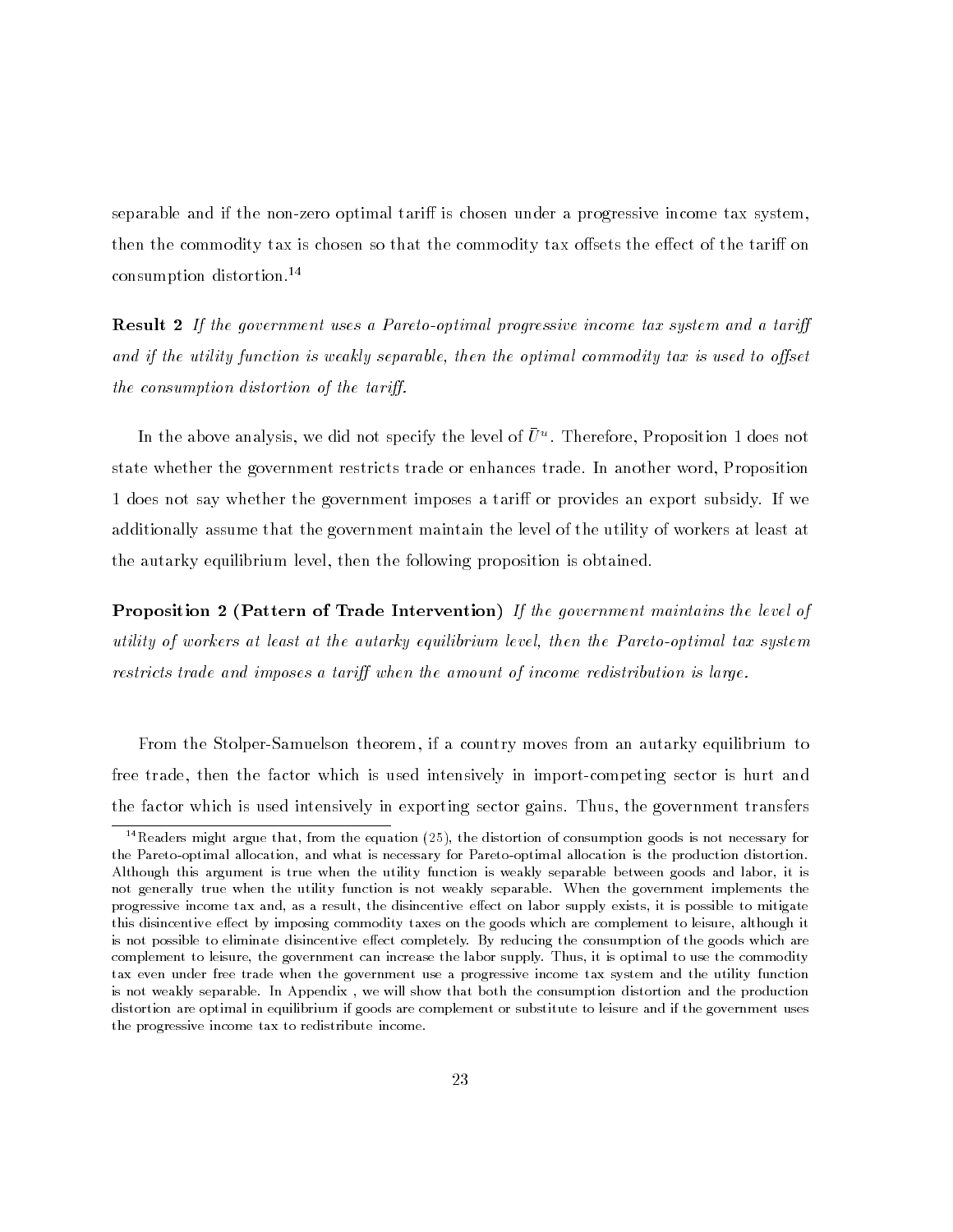income from the latter to the former to maintain the level of the utility of workers at the autarky equilibrium level. In this case, as proposition 1 shows, imposing a tariff (not providing an export subsidy) Pareto-improves welfare.

#### 5 Discussion

It would be useful to discuss the limitation of this paper. Obviously, the assumption of two factors plays important role in the present paper. To extend the present model into a model with N goods and N skill factors would be difficult because there are many possible relationship between the change of goods prices and the change of factor prices.

One way to extend the present model is to to increase the number of types of workers while restricting the model into 2\*2 economy. For example, if we assume that each skilled worker has a different human capital level and the wage of skilled workers is determined from their efficient human capital level, then Proportion 1 would hold in the multi-types, two factors and two goods economy.

Recently, many papers focus on the 'endogenous tariff formation.' These studies generally model a political process as a game among factor owners and interpret trade policies as a result of the game. One criticism of this research has been the lack of justication for why players of this game would be concerned with trade policies in the first place.<sup>15</sup> It seems more natural that the players of this game are concerned with direct income transfer( tax progressivity ) rather than trade policies. This paper provides one answer to this criticism. Even after the bargaining over direct income transfer(tax progressivity) among the players, all players of this game agree to disturb the trade patterns because disturbing the trade patterns Pareto-improves welfare if the government uses a direct income transfer.

<sup>15</sup>See Rodrick(1995) for an nice survey of the literature.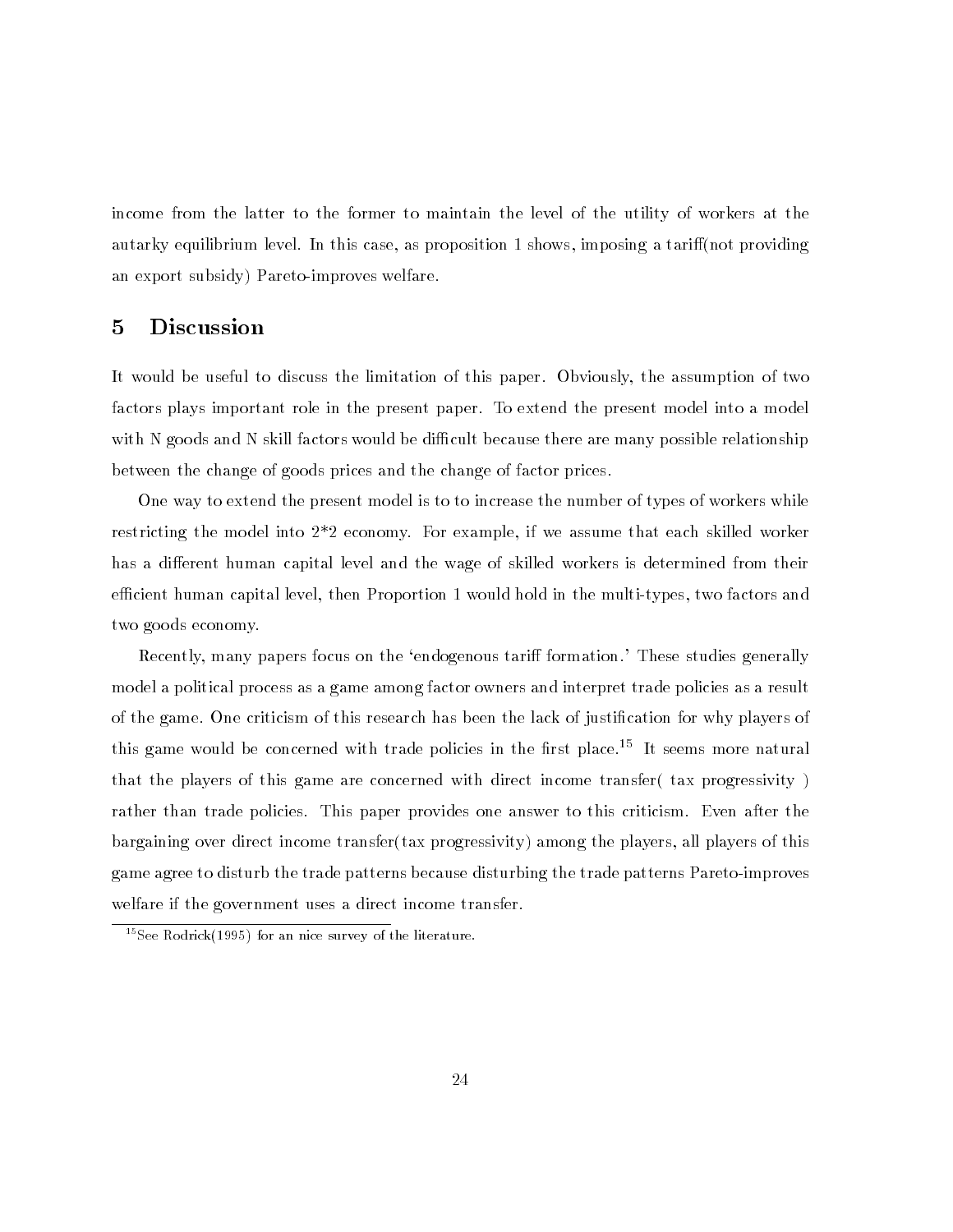#### 6 Conclusion

About fifty years ago, Stolper-Samuelson found the strong distributive effect of tariffs in a small open economy. In spite of their finding, the optimal taxation literature and the second best literature have been generally negative regarding the use of tariffs as optimal policy instruments for efficient income distribution. This paper showed that tariffs function as the partial substitute of the Pareto-efficient progressive income tax system under asymmetric information in a small open economy.

When the government cannot use the lump-sum tax and transfer due to asymmetric information between the government and workers, incentive problems arise. This paper explicitly models the relationship between income transfer and incentive problems under asymmetric information. The result shows that imposing a tariff Pareto-improves welfare even if the government redistributes income by a Pareto-efficient progressive income tax system under free trade. This is true because imposing a tariff changes the wage ratio between high-wage workers and low-wage workers and relaxes the incentive problems of a progressive income tax system. Since most countries uses a progressive income tax system, our model can provide one answer to the question of why a country uses taris.

### 7 Appendix

#### 7.1 Derivation of equation (18)

From Roy's identity about sub-indirect utility function,

$$
v_q(p^* + t, x^i) = -c_2^i * v_x(p^* + t, x^i)
$$
\n(26)

Therefore, equation (17) becomes

$$
-c_2^s \{V_1^{ss} * v_x(p^* + t, x^s) + \lambda_1 V_1^{ss} * v_x(p^* + t, x^s) - \lambda_2 V_1^{us} v_x(p^* + t, x^s)\}
$$
  

$$
-c_2^u \{\mu V_1^{uu} * v_x(p^* + t, x^s) - \lambda_1 V_1^{su} v_x(p^* + t, x^u) + \lambda_2 V_1^{uu} * v_x(p^* + t, x^u)\}
$$
  

$$
+ \lambda_3 \{D(p^* + t, x^s) + D(p^* + t, x^u) + t * D_q(p^* + t, x^s) + t * D_q(p^* + t, x^u)\} = 0
$$
 (27)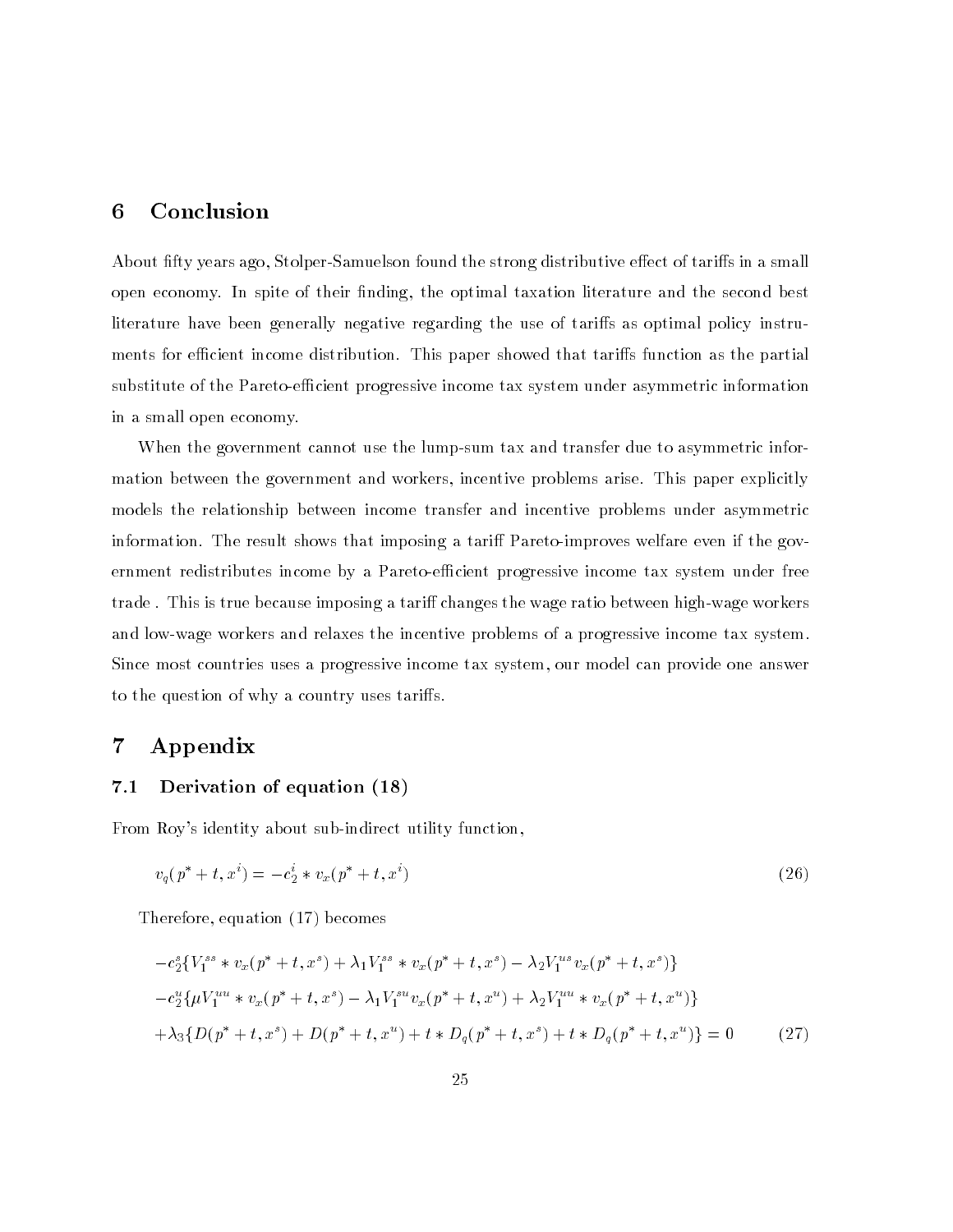By using equation (14) and (16), the equation becomes

$$
-c_2^h \{\lambda_3 - \lambda_3 * t * D_x(p^* + t, x^*)\} - c_2^u \{\lambda_3 - \lambda_3 * t * D_x(p^* + t, x^u)\}\
$$
  
+ 
$$
\lambda_3 * \{D(p^* + t, x^*) + D(p^* + t, x^u) + t * D_q(p^* + t, x^*) + t * D_q(p^* + t, x^u)\} = 0
$$

Since  $D(p^* + t, x^i) = c_2^i$ , the above equation becomes

$$
\lambda_3 * t * \{D_x(p^* + t, x^*) * c_2^* + D_q(p^* + t, x^*)
$$
  
+
$$
D_x(p^* + t, x^u) * c_2^u + D_q(p^* + t, x^u) \} = 0
$$

Slutsky equation about conditional demand is

$$
\frac{\partial h(p^*+t, v^i)}{\partial q} = D_x(p^*+t, x^i) * c_2^s + D_q(p^*+t, x^i)
$$

where  $h(p^* + t, v^i)$  is the Hicksian demand function and  $v^i = v(p + t, x^i)$ . Thus, we obtain

$$
\lambda_3 * t * \left\{ \frac{\partial h(p^* + t, v^*)}{\partial q} + \frac{\partial h(p^* + t, v^u)}{\partial q} \right\} = 0
$$
\n
$$
\text{7.2 Derivation of equation (22)}
$$
\n
$$
\text{(18)}
$$

Note that a perfect competition implies

$$
w_s * l^s + w_u * l^u = y_1 + (p^* + \sigma) * y_2
$$

Thus the magnitude of  $\frac{2\pi}{\partial \sigma}(\sigma)*t^* + \frac{2\pi}{\partial \sigma}(\sigma)*t^*$  is equivalent to the change of total revenue under the condition of fixed labor supply. Fixed labor supply determines the shape of production possibility frontier. Therefore, knowing the output of  $y_1$  and  $y_2$  is equivalent to the solving the following problem.

$$
\pi(\sigma) \equiv \max_{\{y_1, y_2\}} y_1 + (p^* + \sigma) * y_2
$$
  
subject to 
$$
(y_1, y_2) \in \overline{Y}(l^s, l^u)
$$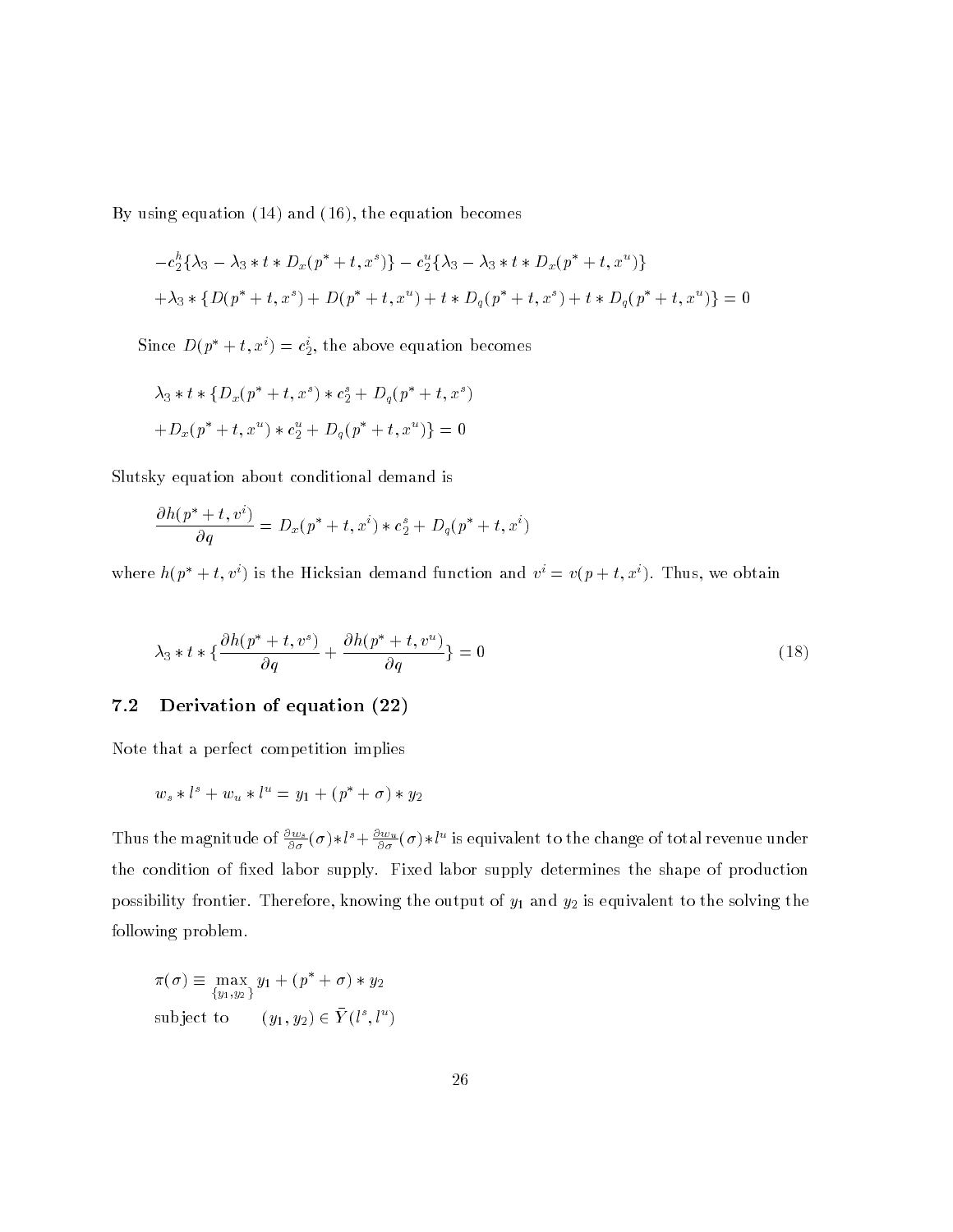where  $Y(t^*, t^*)$  is production possibility set. From the envelope theorem,  $\blacksquare$ 

$$
\frac{d\pi(\sigma)}{d\sigma}=y_2.
$$

Thus, we obtain  $\frac{2\pi}{\partial \sigma}(\sigma) * l^{\circ} + \frac{2\pi}{\partial \sigma}(\sigma) * l^{\circ} = y_2$ .

## 8 Appendix 2

When the utility function is general forms  $U(c_1, c_2, l)$ , then the conditional indirect utility function is defined as

 $V^{\scriptscriptstyle\top} (q,x^j;t) \equiv \max_{\{c_1^i, c_2^i\}} U^{\scriptscriptstyle\top}$  $U^{\dagger}(c_1^{\dagger}, c_2^{\dagger}, l)$ subject to  $c_1 + q * c_2 \leq x^3$ l and q are given i, j = s, u

Let  $D^{\cdot}(q,x^j,t)$  be the conditional demand function of good 2 when type I worker supplies  $\iota$  units of labor and she is given  $x^j$  income and the price of good 2 is  $q$ .

I nen, Lagrangian  $L(t^*, t^*, x^*, \sigma)$  for this problem is

$$
\bar{L}(l^{s},l^{u},x^{s},x^{u};\sigma)
$$
\n
$$
\equiv V^{s}(p * + t + \sigma,x^{s};l^{s}) + \mu\{V^{u}(p^{*} + t + \sigma,x^{u});l^{u})\} - \bar{U}^{u}\}\n+ \lambda_{1}\{V^{s}(p^{*} + t + \sigma,x^{s};l^{s})\} - V^{s}(p^{*} + t + \sigma,x^{u},\Omega(\sigma;\frac{l^{u}}{l^{s}}) * l^{u})\}\n+ \lambda_{2} \ast \{V^{u}(p^{*} + t + \sigma,x^{u};l^{u}) - V^{u}(p^{*} + t + \sigma,x^{s};\frac{l^{s}}{\Omega(\sigma,\frac{l^{u}}{l^{s}})})\}\n+ \lambda_{3} \ast \{w_{s}(\sigma,\frac{l^{u}}{l^{s}}) * l^{s} + w_{u}(\sigma,\frac{l^{u}}{l^{s}}) * l^{u} + (t + \sigma) * (D^{s}(p^{*} + t + \sigma,x^{s};l^{s}) + D^{u}(p^{*} + t + \sigma,x^{u},l^{s})\n- \sigma * y_{2}(p^{*} + \sigma,l^{s},l^{u}) - x^{s} - x^{u}\}\n\tag{28}
$$

The first order conditions of  $\iota^*, \iota^*, x^*$  and  $\iota$  under emclent production are

$$
\left. \frac{\partial \bar{L}}{\partial l^{s}} \right|_{\sigma=0} = \left. \frac{\partial \bar{L}}{\partial l^{u}} \right|_{\sigma=0} = \left. \frac{\partial \bar{L}}{\partial x^{s}} \right|_{\sigma=0} = \left. \frac{\partial \bar{L}}{\partial x^{u}} \right|_{\sigma=0} = \left. \frac{\partial \bar{L}}{\partial t} \right|_{\sigma=0} = 0
$$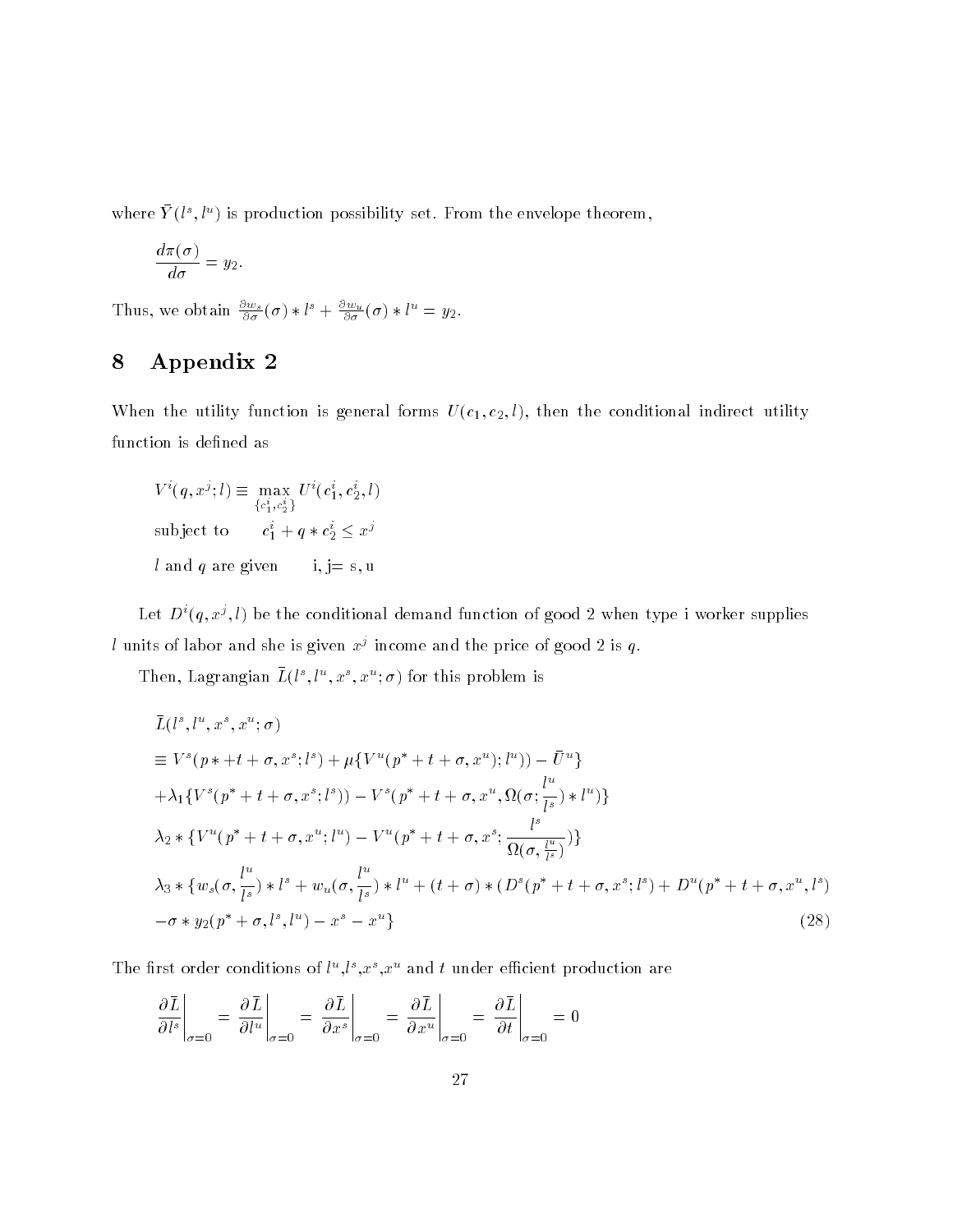First we characterize the first order condition for the commodity tax under free trade. By using the same technique in section 4, the first order condition for the commodity tax,  $\frac{\partial L}{\partial t}\Big|_{\tau=0}$  $\Big|_{\sigma=0} = 0$ becomes

$$
\lambda_{1} * \frac{\partial V^{su}(q, x^{u}; \frac{w^{u}*l^{u}}{w^{s}})}{\partial x^{u}} * \{D^{s}(q, x^{u}; \frac{w^{u}*l^{u}}{w^{s}}) - D^{u}(q, x^{u}; l^{u})\}\n+ \lambda_{2} * \frac{\partial V^{us}(q, x^{s}; \frac{w^{s}*l^{s}}{w^{u}})}{\partial x^{s}} * \{D^{u}(q, x^{s}; \frac{w^{s}*l^{s}}{w^{u}}) - D^{s}(q, x^{s}; l^{s})\}\n+ \lambda_{3} * t * \left\{\frac{\partial h(p^{*} + t, V^{s}; l^{s})}{\partial q} + \frac{\partial h(p^{*} + t, V^{u}; l^{u})}{\partial q}\right\} = 0
$$
\n(29)

where  $h(p + t, V'; t')$  is the Hicksian demand function with the condition of labor supply and  $V = V(p + t, x; U)$ . If the utility function is weakly separable, then the demand does not depends on the labor supply and the first two terms are zero. Thus,  $t = 0$  is optimal. However, when the utility function is not weakly separable, then the sign of the commodity tax depends on the complementarity of the good 2 with labor and the structure of the progressive income tax system.

1. Redistributive case.  $\mathbb{F}_1$   $\mathcal{D}_0$  and  $\mathbb{F}_2$  =0.1

In this case, equation (29) becomes

$$
\lambda_1 * \frac{\partial V^{su}(q, x^u; \frac{w^u * l^u}{w^s})}{\partial x^u} * \{D^s(q, x^u; \frac{w^u * l^u}{w^s}) - D^u(q, x^u; l^u)\}\n+ \lambda_3 * t * \{\frac{\partial h(p^* + t, V^s; l^s)}{\partial q} + \frac{\partial h(p^* + t, V^u; l^u)}{\partial q}\} = 0
$$

 $+\lambda_3 * t * \left\{\frac{on(p + t, v^*; t^*)}{\partial q} + \frac{on(p + t, v^*; t^*)}{\partial q}\right\} = 0$ <br>Suppose that the good 2 is substitute to labor. Then, since  $\frac{w^u * l^u}{w^s} \gg l^u, D^s(q, x^u; \frac{w^u * l^u}{w^s})$  $D^{\infty}(q,x^{\infty},t^{\infty}) \gg 0$ . This implies that  $t \gg 0$ . Therefore, even under free trade , the consumption distortion is optimal.

- 2. Regressive case.  $\lambda_1 = 0$  and  $\lambda_2 \gg 0$ . In this case, the result is opposite. It is optimal to provide the subsidy to the consumption of good 2.
- 3. First best case.  $\lambda_1 = 0$  and  $\lambda_2 = 0$ . In this case, , we obtain  $t = 0$  from equation(29).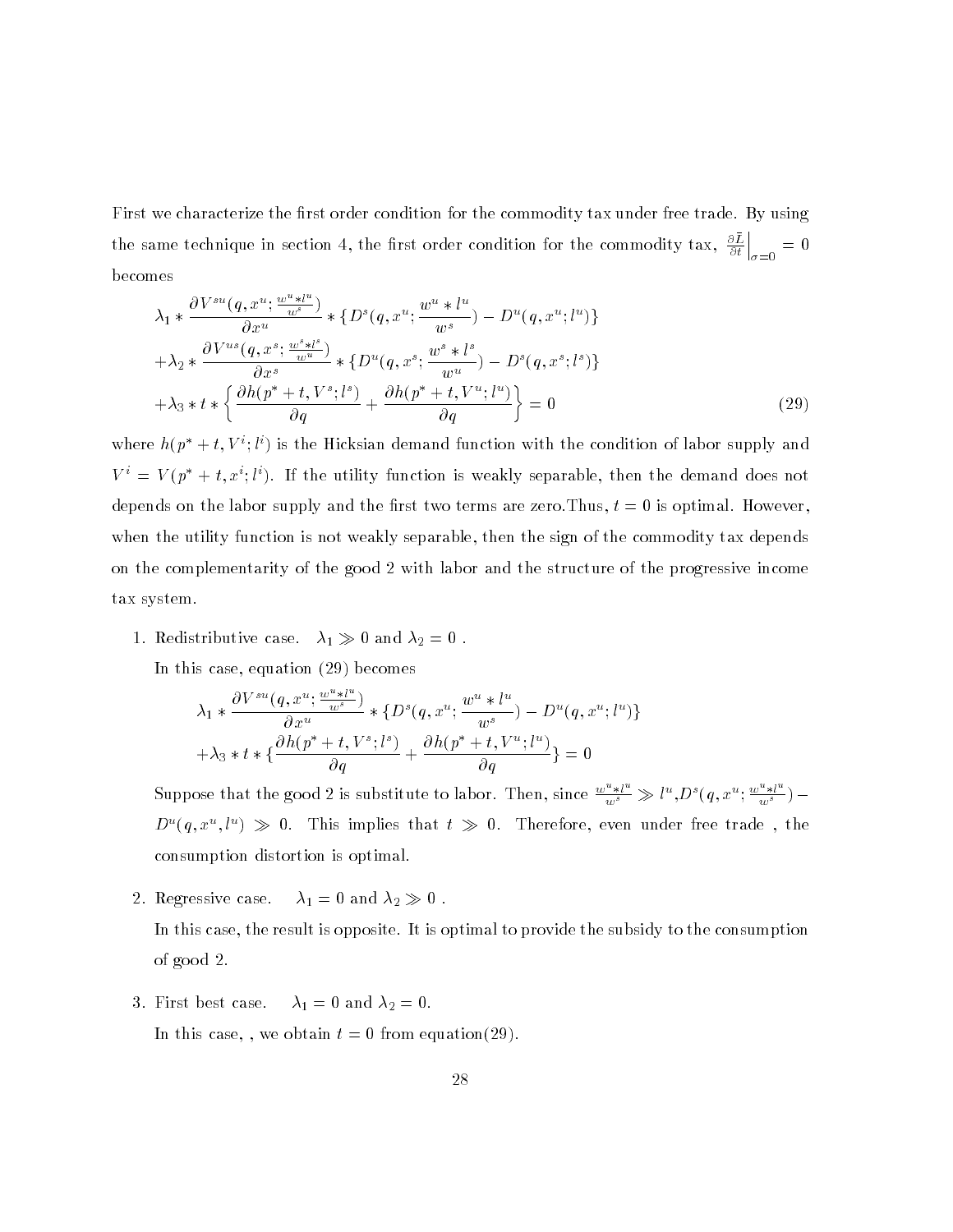4. Pooling case.  $\lambda_1 \gg 0$  and  $\lambda_2 \gg 0$ 

In this case, it is difficult to decide the sign of  $t$  a priori.

**Proposition 3** When a utility function is not weakly separable between goods and labor and the Pareto-optimal progressive income tax system is 'redistributive,' then imposing a commoditytax on a good which is substitute to labor is optimal under free trade. If the progressive taxsystem is regressive, providing a subsidy to a good which is substitute to labor is optimal underfree trade. If the progressive income tax system is first best, then the commodity tax or subsidy is zero.

Next, we examine the effect of increasing the tariff from zero when the utility function is not weakly separable under a progressive income tax system. From the envelope theorem, the effect of increasing the tariff from zero is  $\frac{\partial D}{\partial \sigma}\Big|_{\sigma=0}$  $\Big|_{\sigma=0}$ . Assuming that the income tax system is 'redistributive,' we obtain

$$
\frac{\partial \bar{L}}{\partial \sigma}\bigg|_{\sigma=0} = -\lambda_1 * \frac{\partial V^{su}(q, x^u; \frac{w^u * l^u}{w^s})}{\partial (\frac{w^u * l^u}{w^s})} * \Omega_{\sigma} * l^u \gg 0 \tag{30}
$$

Equation  $(30)$  shows that the effect of the increasing the tariff with non-weakly separable utility function is same as the effect with weakly separable utility function.

#### Proposition 4 Proposition 1 holds with non-weakly separable utility function

Finally we characterize the optimal tariff and the optimal commodity tax when the utility function is not weakly separable. Suppose that the progressive income tax system is redistribu- $\alpha$ , then, from the Lagrangian  $L$ , optimal commodity tax is characterized as

$$
\frac{\partial \bar{L}}{\partial t} = \lambda_1 * \frac{\partial V^{su}(q, x^u; \frac{w^u * l^u}{w^s})}{\partial x^u} * \{D^s(q, x^u; \frac{w^u * l^u}{w^s}) - D^u(q, x^u; l^u)\} + \lambda_3 * (t + \sigma) * \{\frac{\partial h(p^* + t, V^s; l^s)}{\partial q} + \frac{\partial h(p^* + t, V^u; l^u)}{\partial q}\} = 0
$$
\n(31)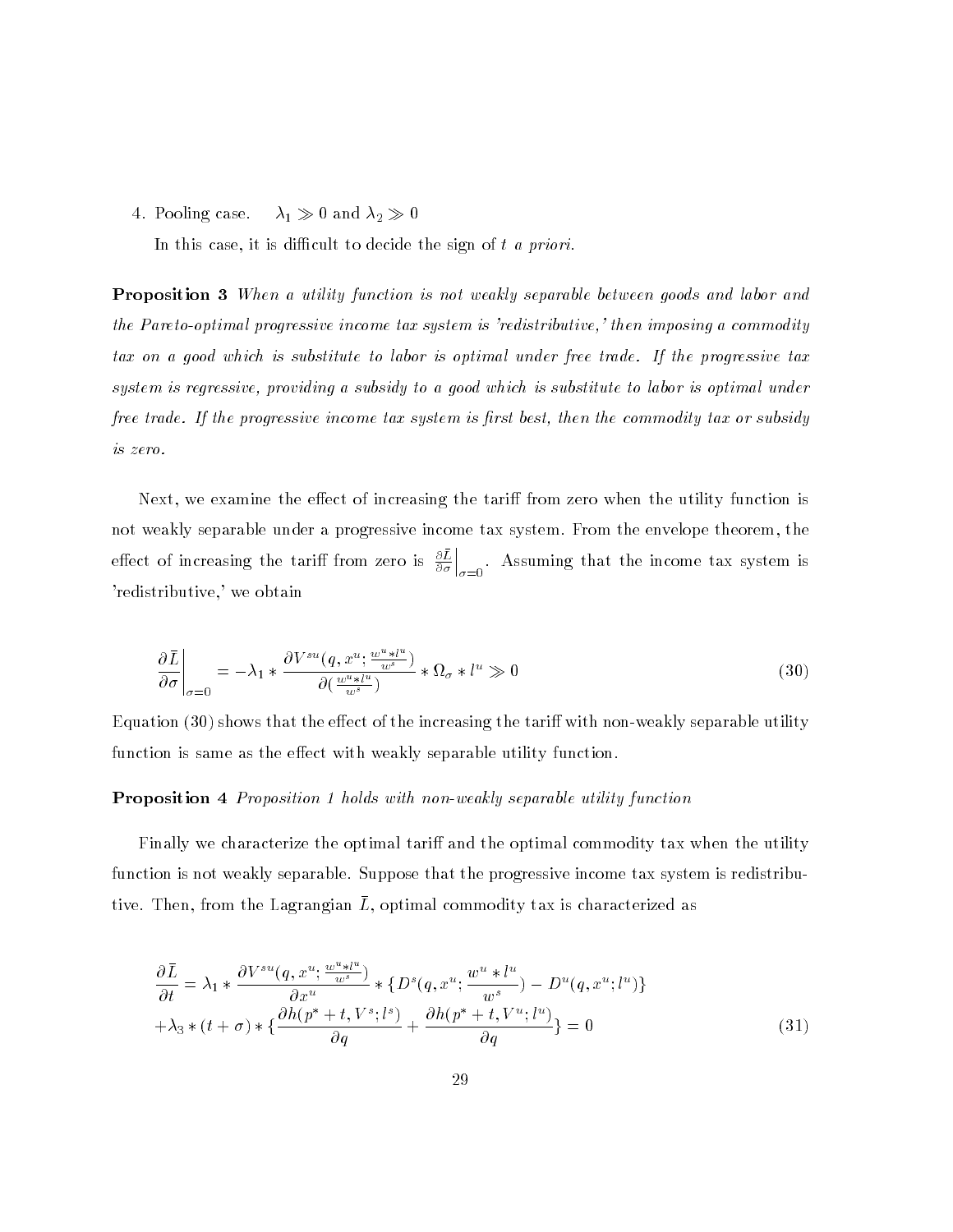Optimal tariff is characterized from the following equation:

$$
\frac{\partial \bar{L}}{\partial \sigma} = -\lambda_1 * \frac{\partial V^{su}(q, x^u; \frac{w^u * l^u}{w^s})}{\partial (\frac{w^u * l^u}{w^s})} * \Omega_{\sigma} * l^u - \sigma * \lambda_3 \frac{\partial y_2}{\partial \sigma} = 0.
$$
\n(32)

Therefore, both production distortion and consumption distortion are optimal.

#### References

- [1] Atkinson, A. and Joseph E. Stiglitz Lecture on Public Economics , McGraw-Hill, 1980.
- [2] Atkinson, A. and Stiglitz, Joseph E., \The Design of Tax Structure: Direct versus Indirect Taxation," Journal-of-Public-Economics 6, July-Aug. 1976, pp 55-75. .
- [3] Bhagwati, Jadish N., 1971, "The Generalized Theory of Distortion and Welfare," in International trade: Selected Readings Jadish Bhagwati ed., MIT Press.
- [4] Christiansen, V.A., 1984, "Which commodity taxes should supplement the income tax," Journal of Public Economics,24, pp195-220.
- [5] Deardorff, Alan and Robert Stern ed., 1994, The Stolper Samuelson Theorem : A Golden Jubilee, University of Michigan.
- [6] Diamond, Peter and James Mirrlees, 1971, "Optimal Taxation and Public Production, American Economic Review, 61, pp8-27 and pp 261-278.
- [7] Dixit, Avinash, 1985, "Tax Policy in Open Economies", in Handbook of Public Economics, Auerbach, Alan and Martin Feldstein ed.
- [8] Dixit,Avinash K. and Norman,-Victor, 1986, \ Gains from Trade without Lump-Sum Compensation," Journal-of-International-Economics, 21, August ,pp 111-22.
- [9] Dixit, Avinash K. and Victor Norman, 1980, Theory of international trade : a dual, general equilibrium approach , Cambridge University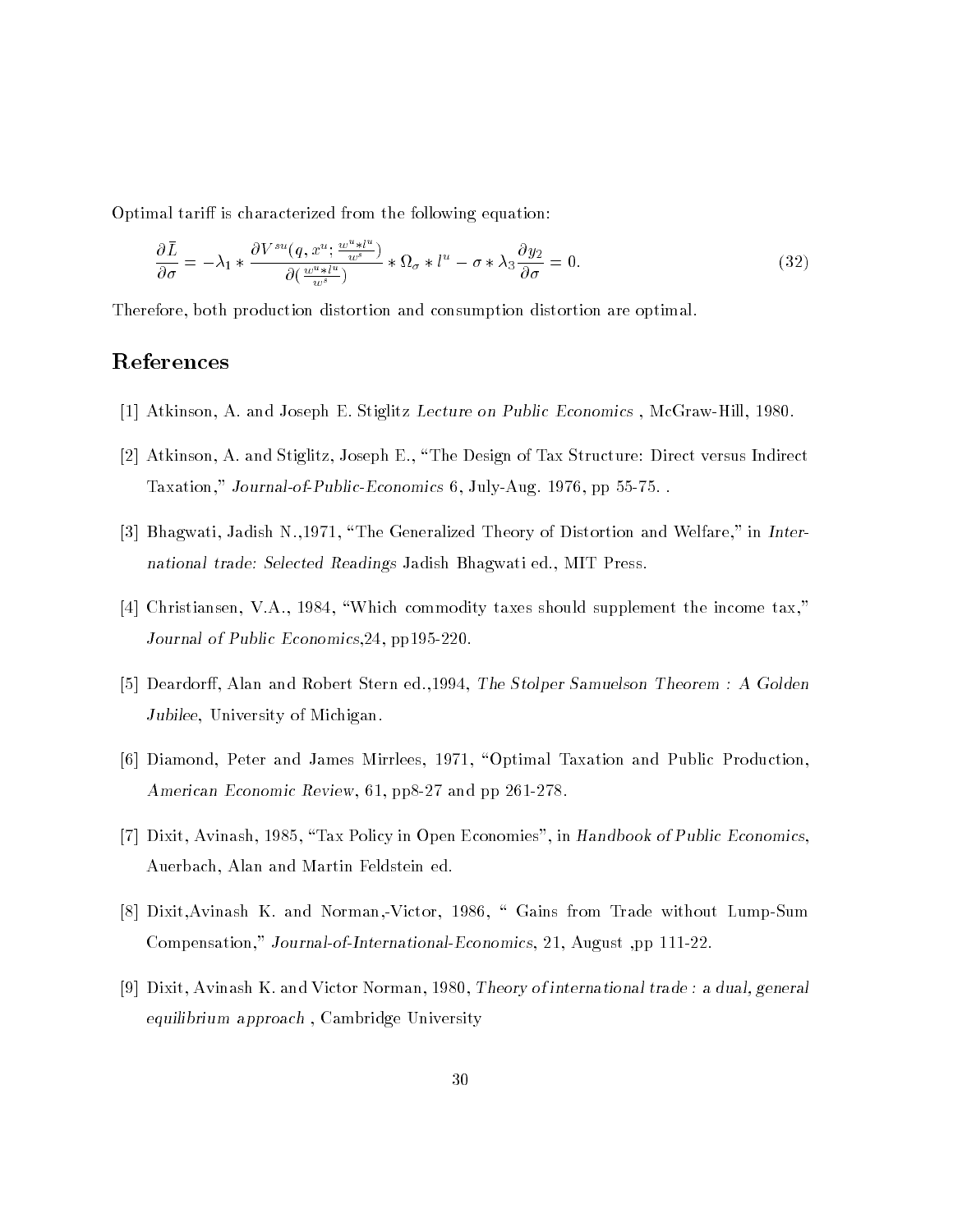- [10] Gibbons, Robert, 1992, Game Theory for Applied Economist, Princeton University Press.
- [11] Gordon,Roger H. and James Levinsohn,1990 \The Linkage between Domestic Taxes and Border Taxes", Razin,-Assaf; Slemrod,-Joel, eds. Taxation in the global economy. A National Bureau of Economic Research Pro ject Report, Chicago and London: University of Chicago Press.
- [12] Harberger, Arnold, 1962, "The Incidence of the Corporation Income Tax," Journal of Political Economy,70, pp215-240.
- [13] Konishi, Hideo, 1995, \A Pareto-Improving Commodity Tax Reform under a smooth nonlinear income tax," Journal of Public Economics, pp 413-445.
- [14] Laffont, Jean-Jacque and Jean Tirole, 1993, A Theory of Incentives in Procurement and Regulation, The MIT press.
- [15] Magee, Stephen, 1994, \Three Simple Tests of the Stolper-Samuelson Theorem" in The Stolper-Samuelson Theorem:A Golden Jubilee, Deardorff,A. and Stern, R. ed
- [16] Mirrlees, A. James,1971, \An Exploration in the theory of Optimum Income Taxation," Review of Economic Studies, 38, pp175-208.
- [17] Myerson, Roger, \Baysian Equilibrium and Incentive Compatibility: An Introduction" in Social Goals and Social Organization, Hurwitz.L ed.
- [18] Naito, Hisahiro 1996, "Re-examination of Optimal Uniform Commodity Tax under A Progressive Income Tax System," Manuscript, The University of Michigan.
- [19] Rodrick, Dani, 1995, "Political Economy of Trade Policy," in Handbook of International Economics, Vol 3, Gene M. Grossman and Kenneth Rogoff eds.
- [20] Stiglitz,Joseph, 1982, "Self-Selection and Pareto Efficient Taxation," Journal of Public Economics, 17, pp213-240.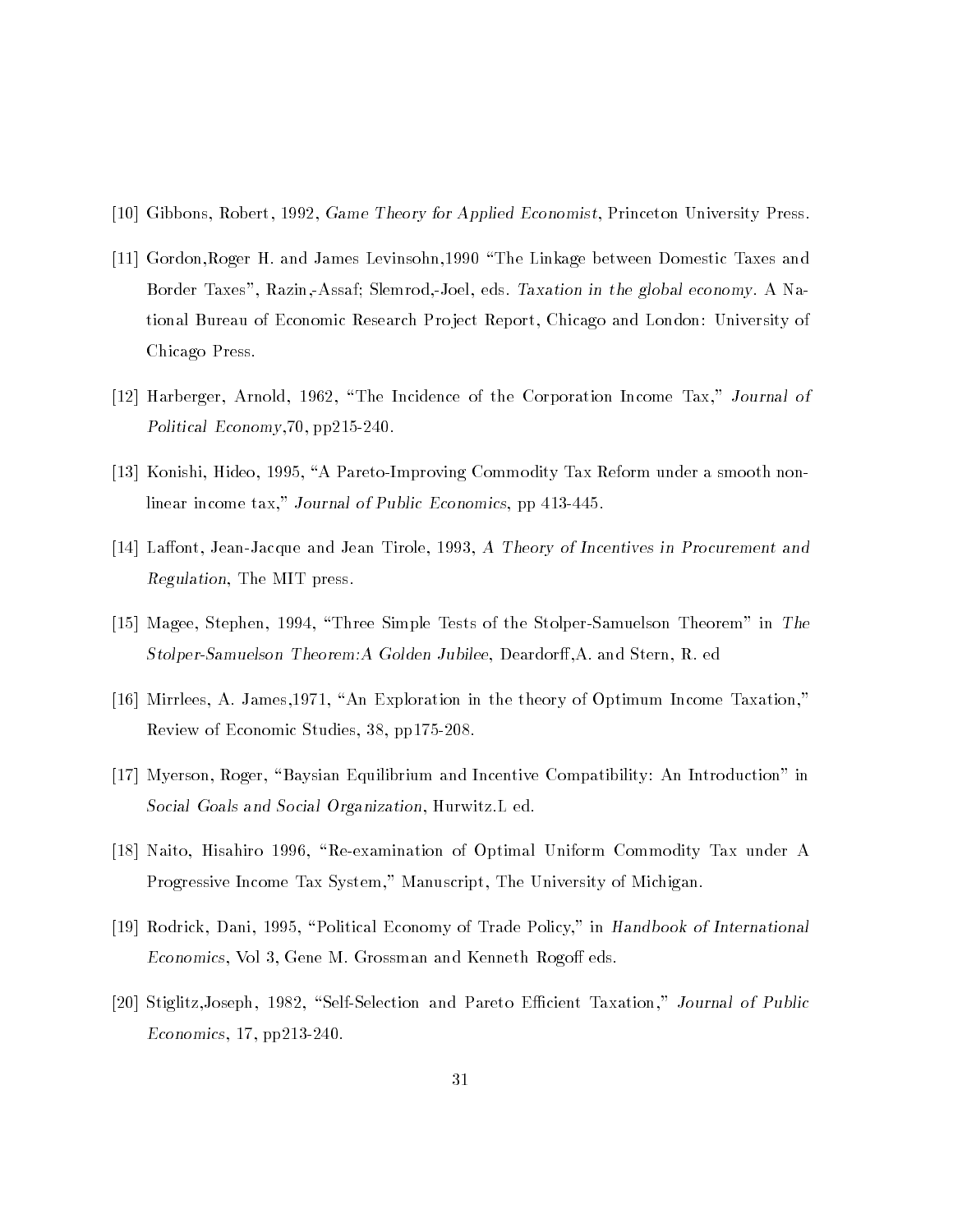[21] Stolper, Wolfgang and Paul Samuelson, 1941, "Protection and Real Wages," Review of Economic Studies, pp58-73.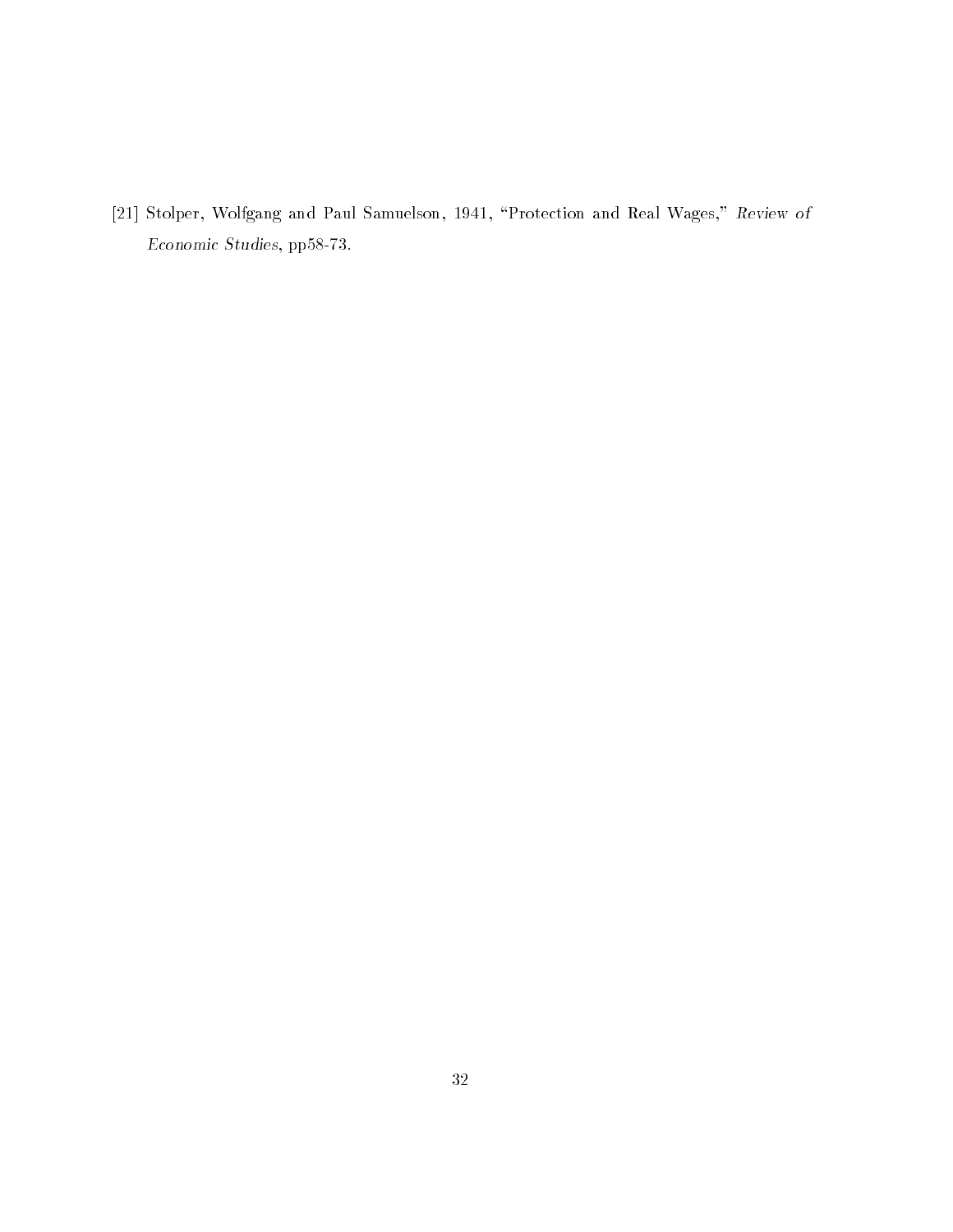

\* If the government increases the tariff, then the line  $AB$  shifts to the line  $A^{**}B^{**}$ . If the government decreases the tariff, then the line AB shifts to the line  $A^*B^*$ .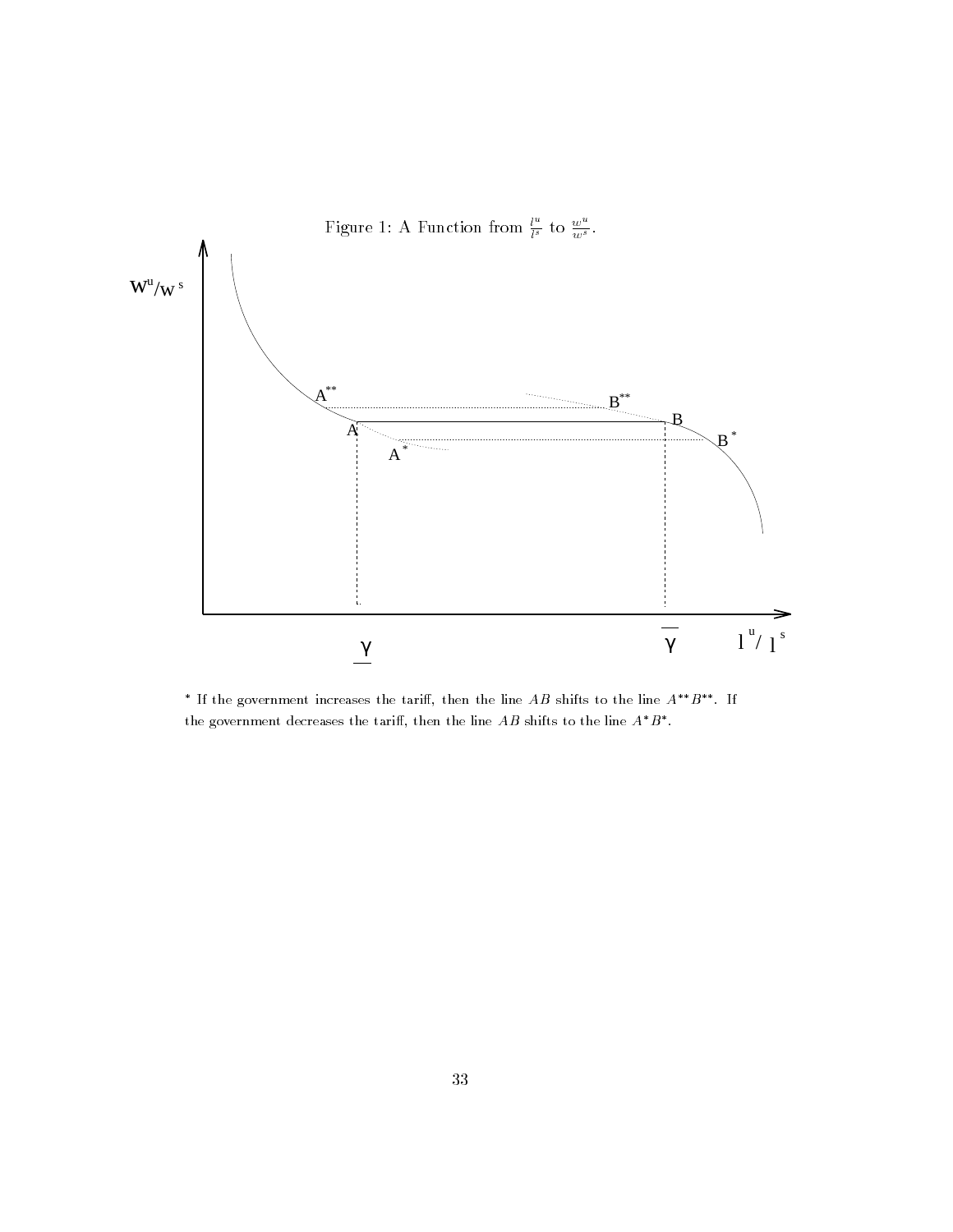

 $\wedge^{\mathbf{V}^s}$